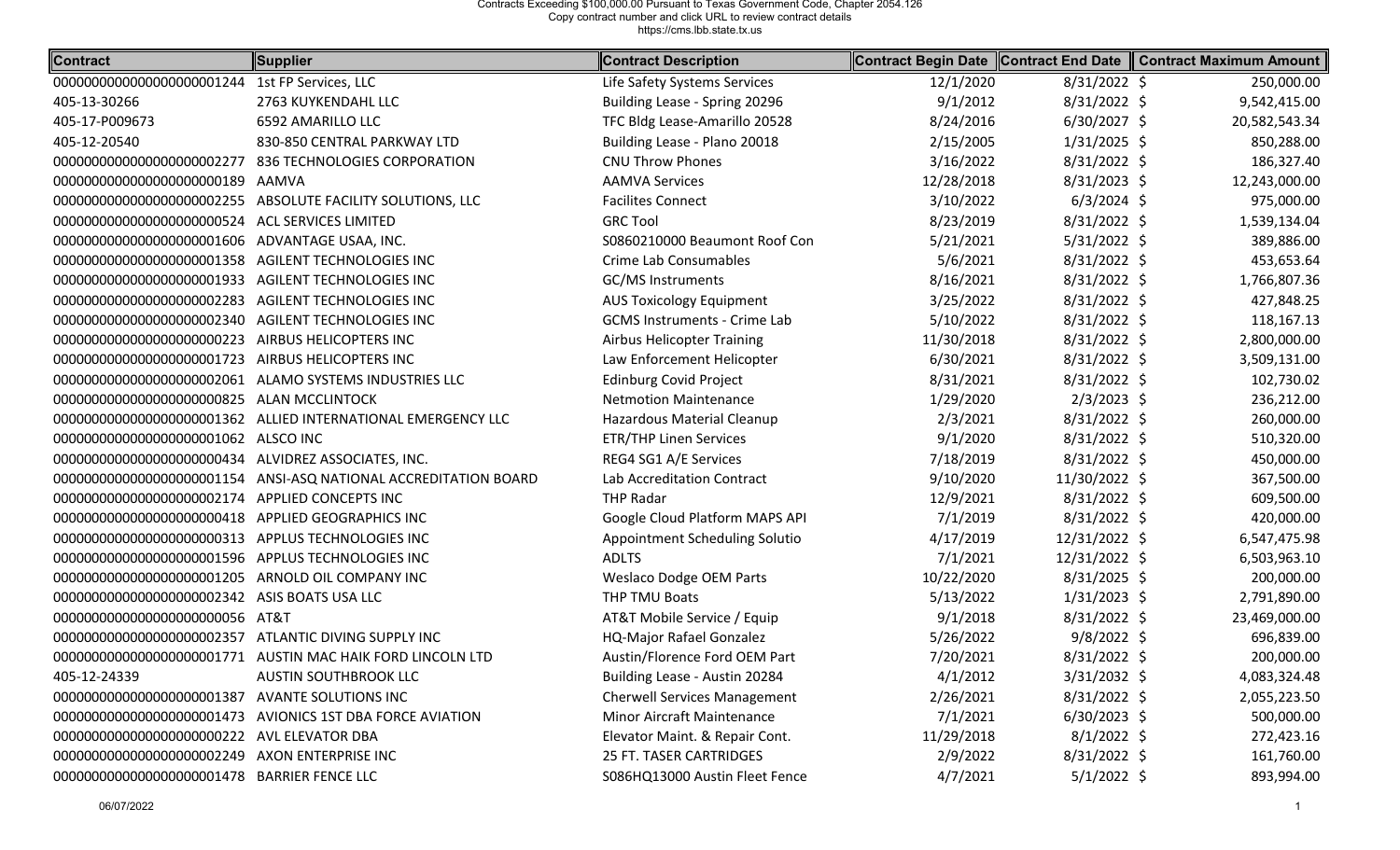| 00000000000000000000001166 BASIN AVIATION INC        |                                                                    | Midland Hangar Lease              | 9/8/2020   | 8/31/2022 \$   | 105,600.00    |
|------------------------------------------------------|--------------------------------------------------------------------|-----------------------------------|------------|----------------|---------------|
| 00000000000000000000002196 BEARCOM GROUP INC.        |                                                                    | Antennas B&W New Build            | 12/14/2021 | 8/31/2022 \$   | 172,176.00    |
| 0000000000000000000000279                            | <b>BELL COUNTY</b>                                                 | DPS Building Lease - Bell Co.     | 2/12/2019  | $9/30/2029$ \$ | 5,382,076.76  |
| 00000000000000000000001359 BIDNETWORKS LLC           |                                                                    | Crime Lab Consumables             | 5/7/2021   | 8/31/2022 \$   | 1,792,467.27  |
| 00000000000000000000001193 BIDNETWORKS LLC           |                                                                    | Crime Lab Consumables             | 11/19/2020 | 10/31/2022 \$  | 124,858.56    |
| 00000000000000000000001198 BIDNETWORKS LLC           |                                                                    | Crime Lab Consumables             | 1/1/2021   | 12/31/2022 \$  | 336,839.32    |
| 00000000000000000000001689 BLUE 360 MEDIA, LLC       |                                                                    | FY22 Crime & Traffic Law Books    | 6/21/2021  | $8/31/2023$ \$ | 210,900.00    |
| 405-14-40468                                         | <b>BRIGHT FAMILY PROPERTY LLC</b>                                  | Lake Worth Bldg TFCLease 20372    | 4/1/2014   | $3/31/2024$ \$ | 8,781,522.00  |
| 405-14-40458                                         | <b>BRIGHT FAMILY PROPERTY LLC</b>                                  | TFC Lease Corpus Christi 20374    | 4/1/2014   | 10/31/2024 \$  | 8,427,786.00  |
|                                                      | 0000000000000000000002192 BROOKS COUNTY INDEPENDENT SCHOOL DISTRIC | Falfurrias THP Office Space       | 12/14/2021 | 12/13/2031 \$  | 312,600.00    |
| 00000000000000000000000912 C&M VILLARREAL            |                                                                    | TFC Lease 303-0-20652 Beaumont    | 10/22/2020 | 10/31/2025 \$  | 2,977,034.88  |
| 00000000000000000000001823 C.B.K. COMPUTING LLC      |                                                                    | ITSAC -Systems Analyst Level 3    | 8/2/2021   | $8/31/2023$ \$ | 520,832.00    |
| 0000000000000000000001824                            | <b>C.B.K. COMPUTING LLC</b>                                        | ITSAC - Data Analyst Level 3      | 8/2/2021   | 8/31/2023 \$   | 486,512.00    |
| 000000000000000000000001789 CAE SIMUFLITE INC        |                                                                    | King Air Simulator Training       | 9/1/2021   | 8/31/2022 \$   | 720,000.00    |
| 00000000000000000000001740                           | CALDWELL AUTOMOTIVE PARTNERS LTD                                   | <b>FY22 Caldwell Vehicles</b>     | 7/12/2021  | 8/31/2022 \$   | 601,354.00    |
| 00000000000000000000001937                           | CALDWELL AUTOMOTIVE PARTNERS LTD                                   | S159 Tahoe LS - CID               | 8/17/2021  | 8/31/2022 \$   | 255,696.00    |
| 0000000000000000000002073                            | CALDWELL AUTOMOTIVE PARTNERS LTD                                   | <b>DPS Fleet Vehicles</b>         | 8/31/2021  | 8/31/2022 \$   | 1,423,618.00  |
| 0000000000000000000001834                            | CALDWELL COUNTRY FORD LLC                                          | FY22 Caldwell Ford Vehicles       | 8/3/2021   | 8/31/2022 \$   | 225,249.00    |
| 00000000000000000000000000034                        | <b>CALDWELL COUNTY</b>                                             | DPS Bldg Lease- Caldwell Co       | 12/6/2018  | 12/5/2023 \$   | 122,230.00    |
| 0000000000000000000000616                            | <b>CARAHSOFT TECHNOLGY CORPORATION</b>                             | DocAve                            | 8/31/2019  | 8/30/2022 \$   | 238,056.00    |
| 0000000000000000000001425                            | <b>CARAHSOFT TECHNOLGY CORPORATION</b>                             | <b>DPS DocuSign</b>               | 4/1/2021   | $3/31/2024$ \$ | 1,578,596.84  |
| 00000000000000000000001842                           | <b>CARAHSOFT TECHNOLGY CORPORATION</b>                             | Cellebrite License                | 8/5/2021   | 8/31/2024 \$   | 892,189.08    |
| 00000000000000000000001353                           | <b>CATERING BY ROSEMARY INC</b>                                    | <b>Capitol Riot Trooper Meals</b> | 1/25/2021  | 8/31/2022 \$   | 831,066.00    |
| 0000000000000000000002264                            | <b>CBM ARCHIVES CO LLC</b>                                         | <b>DMS Cushion Contract</b>       | 3/1/2022   | 2/28/2023 \$   | 10,007,993.22 |
| 0000000000000000000000658                            | CBM ARCHIVES CO LLC                                                | <b>TDEx Data Broker</b>           | 12/13/2019 | 12/31/2023 \$  | 1,000,000.00  |
| 00000000000000000000000727                           | <b>CBM ARCHIVES CO LLC</b>                                         | TX Gang Maintenance and Suppor    | 12/1/2019  | 12/31/2023 \$  | 4,400,000.00  |
| 22P0009621                                           | <b>CBM ARCHIVES CO LLC</b>                                         | DMS 2nd Cushion 2264 funding      | 5/31/2022  | 8/31/2022 \$   | 179,111.88    |
| 0000000000000000000000619                            | <b>CDW GOVERNMENT INC</b>                                          | <b>ITD UPS Blanket FY20</b>       | 9/1/2019   | 8/31/2023 \$   | 400,000.00    |
| 00000000000000000000001752                           | <b>CECIL C CARLISLE JR</b>                                         | TFC Lease - Alice 20708           | 4/1/2021   | $3/31/2026$ \$ | 307,618.10    |
| 0000000000000000000000000005 CHARLES CLARK CHEVROLET |                                                                    | <b>Weslaco GM OEM Parts</b>       | 1/16/2020  | $1/15/2023$ \$ | 200,000.00    |
| 00000000000000000000001078 CHRISTOPHER K MAPP        |                                                                    | TMU Boat Maintenance Contract     | 11/12/2020 | 10/31/2022 \$  | 1,000,000.00  |
| 000000000000000000000001399 CIMA SOLUTIONS GROUP LLC |                                                                    | IBM Passport Advantage FY21       | 2/24/2021  | $8/31/2022$ \$ | 3,665,892.09  |
| 000000000000000000000001988 CIMA SOLUTIONS GROUP LLC |                                                                    | IBM i2 Analyst User License       | 8/23/2021  | 8/31/2022 \$   | 594,904.00    |
| 00000000000000000000002012 CIMA SOLUTIONS GROUP LLC  |                                                                    | <b>FY22 Mainframe Support</b>     | 9/1/2021   | 8/31/2022 \$   | 793,644.00    |
| 0000000000000000000000982 CIMA SOLUTIONS GROUP LLC   |                                                                    | Mainframe Lease ITD               | 6/26/2020  | 10/31/2023 \$  | 337,483.20    |
| 000000000000000000000001618 CIMA SOLUTIONS GROUP LLC |                                                                    | IBM Power System Replacement      | 5/27/2021  | $5/27/2024$ \$ | 625,177.00    |
| 00000000000000000000000410 CITY OF AUSTIN            |                                                                    | Med. Dir. Srvc. City of Austin    | 7/19/2019  | $8/31/2022$ \$ | 340,000.00    |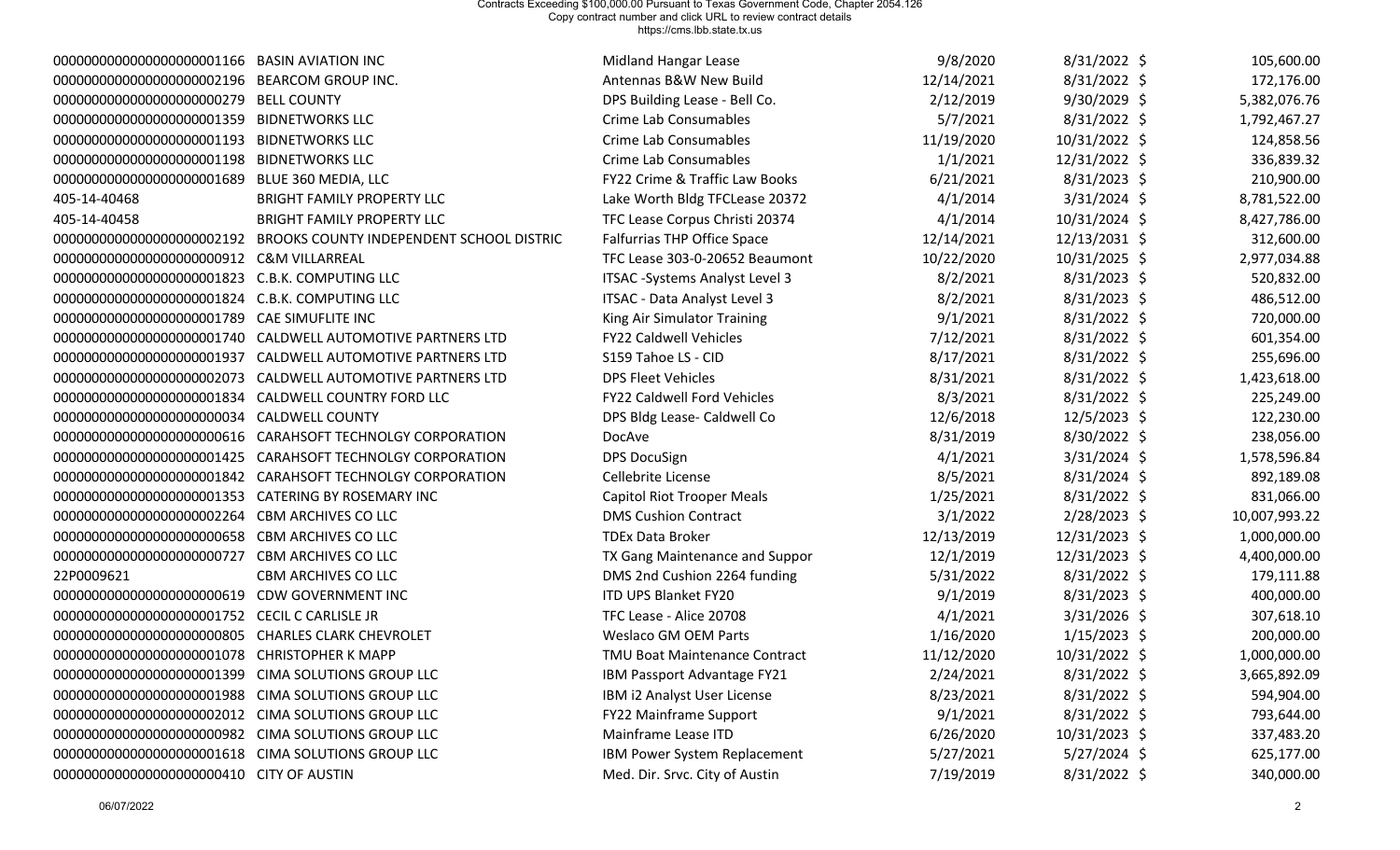| 405-15-P000768                                      | CITY OF EDINBURG SOUTH TEXAS INTERNATION                           | DPS Hangar lease - Edinburg          | 8/1/2008   | 7/31/2023 \$   | 450,250.00    |
|-----------------------------------------------------|--------------------------------------------------------------------|--------------------------------------|------------|----------------|---------------|
| 0000000000000000000001776                           | CITY OF EL PASO POLICE DEPARTMENT                                  | <b>ILC TFO Reimbursement</b>         | 12/15/2021 | 12/14/2026 \$  | 120,000.00    |
| 405-15-P002338                                      | <b>CITY OF HEARNE</b>                                              | <b>Building Lease City of Hearne</b> | 7/1/2014   | 7/22/2024 \$   | 192,000.00    |
| 405-16-P003454                                      | <b>CITY OF MESQUITE</b>                                            | Hangar and Office Lease              | 12/21/2015 | $8/31/2023$ \$ | 338,873.60    |
| 0000000000000000000001803                           | <b>CITY OF TOMBALL</b>                                             | City of Tomball Hangar Lease         | 9/1/2021   | 8/31/2026 \$   | 105,600.00    |
|                                                     | 00000000000000000000000641 CLASSIC CHEVROLET OF HOUSTON            | Chevy OEM - Houston                  | 9/20/2019  | 8/31/2022 \$   | 200,000.00    |
| 000000000000000000000001864 CLEARVIEW AI INC        |                                                                    | <b>Facial Recongnition Software</b>  | 8/10/2021  | 7/31/2022 \$   | 179,995.00    |
| 00000000000000000000000915 CLIMATEC LLC             |                                                                    | <b>Alerton Climatec BAS</b>          | 4/21/2020  | 8/31/2022 \$   | 500,000.00    |
| 00000000000000000000002233 CLIMATEC LLC             |                                                                    | Reg2 HQ BAS Repair 22R007621         | 1/21/2022  | $8/31/2022$ \$ | 170,313.00    |
| 000000000000000000000001751 CNC TECHNOLOGIES LLC    |                                                                    | New Police Airplane                  | 7/13/2021  | $8/31/2022$ \$ | 5,750,000.00  |
| 000000000000000000000001390 CNC TECHNOLOGIES LLC    |                                                                    | Video Downlink Maintenance           | 3/1/2021   | $2/28/2023$ \$ | 10,000,000.00 |
| 000000000000000000000001961 COBWEBS AMERICA INC     |                                                                    | Cobwebs Subscription FY 22           | 8/19/2021  | 8/31/2022 \$   | 498,500.00    |
| 00000000000000000000001779                          | COMPREHENSIVE COMMUNICATION SERVICES LLC                           | <b>Trailer Generators</b>            | 7/22/2021  | 8/31/2022 \$   | 170,041.20    |
| 0000000000000000000001932                           | COMPREHENSIVE COMMUNICATION SERVICES LLC                           | Zumro Tent System                    | 8/16/2021  | $8/31/2022$ \$ | 621,225.48    |
|                                                     | 0000000000000000000001944 COMPREHENSIVE COMMUNICATION SERVICES LLC | <b>Tent System Support Trailer</b>   | 8/18/2021  | $8/31/2022$ \$ | 384,074.28    |
| 0000000000000000000002040                           | <b>COMPREHENSIVE COMMUNICATION SERVICES LLC</b>                    | Mutulink Access & Hardware           | 9/1/2021   | 8/31/2022 \$   | 521,647.58    |
| 0000000000000000000001464                           | COMPUTER PROJECTS OF ILLINOIS INC                                  | <b>TLETS Enhancements</b>            | 4/6/2021   | 8/31/2022 \$   | 555,000.00    |
| 405-16-P006848                                      | COMPUTER PROJECTS OF ILLINOIS INC                                  | <b>TLETS</b>                         | 9/1/2016   | $8/31/2023$ \$ | 1,808,865.48  |
| 0000000000000000000001441                           | CONCORD COMMERCIAL SERVICES INC                                    | 2020HQ3800 BldgQ Remodel             | 3/18/2021  | 8/31/2022 \$   | 186,315.00    |
| 00000000000000000000000502 CONVERGEONE INC          |                                                                    | <b>FACE Recognition System</b>       | 8/15/2019  | 12/31/2022 \$  | 2,633,000.00  |
| 00000000000000000000001451 CONVERGEONE INC          |                                                                    | <b>Verint Voice Services</b>         | 3/29/2021  | $3/31/2024$ \$ | 204,624.00    |
| 405-12-20559                                        | <b>COOKE COUNTY</b>                                                | Gainesville Bldg Lease 20017         | 10/1/2003  | 9/30/2026 \$   | 266,400.00    |
| 405-13-30267                                        | COWTOWN 2000 LLC                                                   | Bldg Lease - Ft. Worth 20298         | 1/1/2013   | $9/30/2026$ \$ | 22,982,325.00 |
| 0000000000000000000001607                           | <b>CUMMINS SOUTHERN PLAINS LLC</b>                                 | Lubbock Small/Large Generators       | 6/25/2021  | $8/31/2022$ \$ | 116,518.00    |
| 00000000000000000000001465 CUTTER AVIATION          |                                                                    | <b>Minor Aircraft Maintenance</b>    | 7/1/2021   | $6/30/2023$ \$ | 400,000.00    |
|                                                     | DANA SAFETY DBA FLEET SAFETY EQUIPMENT                             | CID Weapons Vault/Install Cont       | 8/1/2020   | 7/31/2022 \$   | 478,966.08    |
|                                                     | 0000000000000000000002124 DANA SAFETY DBA FLEET SAFETY EQUIPMENT   | <b>Ballistic Upfit Blanket</b>       | 10/25/2021 | $8/31/2023$ \$ | 21,489,600.00 |
|                                                     | 00000000000000000000001252 DATABASE PROJECTS GROUP LLC             | CCH TCIC maintenance support         | 3/1/2021   | $2/28/2023$ \$ | 7,622,400.00  |
| 00000000000000000000002049 DELL                     |                                                                    | <b>Planview Services</b>             | 9/1/2021   | 8/31/2022 \$   | 407,741.69    |
| 0000000000000000000002003                           | DELOITTE CONSULTING LLP                                            | <b>SPART-N SMS Liceses</b>           | 8/24/2021  | $8/31/2022$ \$ | 1,244,042.00  |
| 000000000000000000000001342 DELOITTE CONSULTING LLP |                                                                    | <b>DBITS State-to-State</b>          | 3/15/2021  | $3/14/2023$ \$ | 4,154,095.51  |
| 0000000000000000000001616                           | DELOITTE CONSULTING LLP                                            | <b>Contract Managment System</b>     | 6/15/2021  | $6/14/2023$ \$ | 2,186,190.29  |
| 21P0013667                                          | DELOITTE CONSULTING LLP                                            | <b>Contract Management System</b>    | 11/18/2021 | $6/14/2023$ \$ | 2,004,670.96  |
| 405-16-P008050                                      | <b>DENTON COUNTY</b>                                               | DPS Bldg Lease - Lewisville          | 5/19/2017  | $8/31/2026$ \$ | 118,873.00    |
| 0000000000000000000002026                           | DESIGNS THAT COMPUTE INC                                           | GA126.9 & GA119 AV Equipment         | 8/26/2021  | 8/31/2022 \$   | 246,331.21    |
| 00000000000000000000002122 DESIGNS THAT COMPUTE INC |                                                                    | Bldg E A/V Upgrades                  | 8/28/2021  | $8/31/2022$ \$ | 748,480.00    |
| 0000000000000000000002316 DESIGNS THAT COMPUTE INC  |                                                                    | Laredo DDC Upgrade                   | 4/26/2022  | 8/31/2022 \$   | 221,372.07    |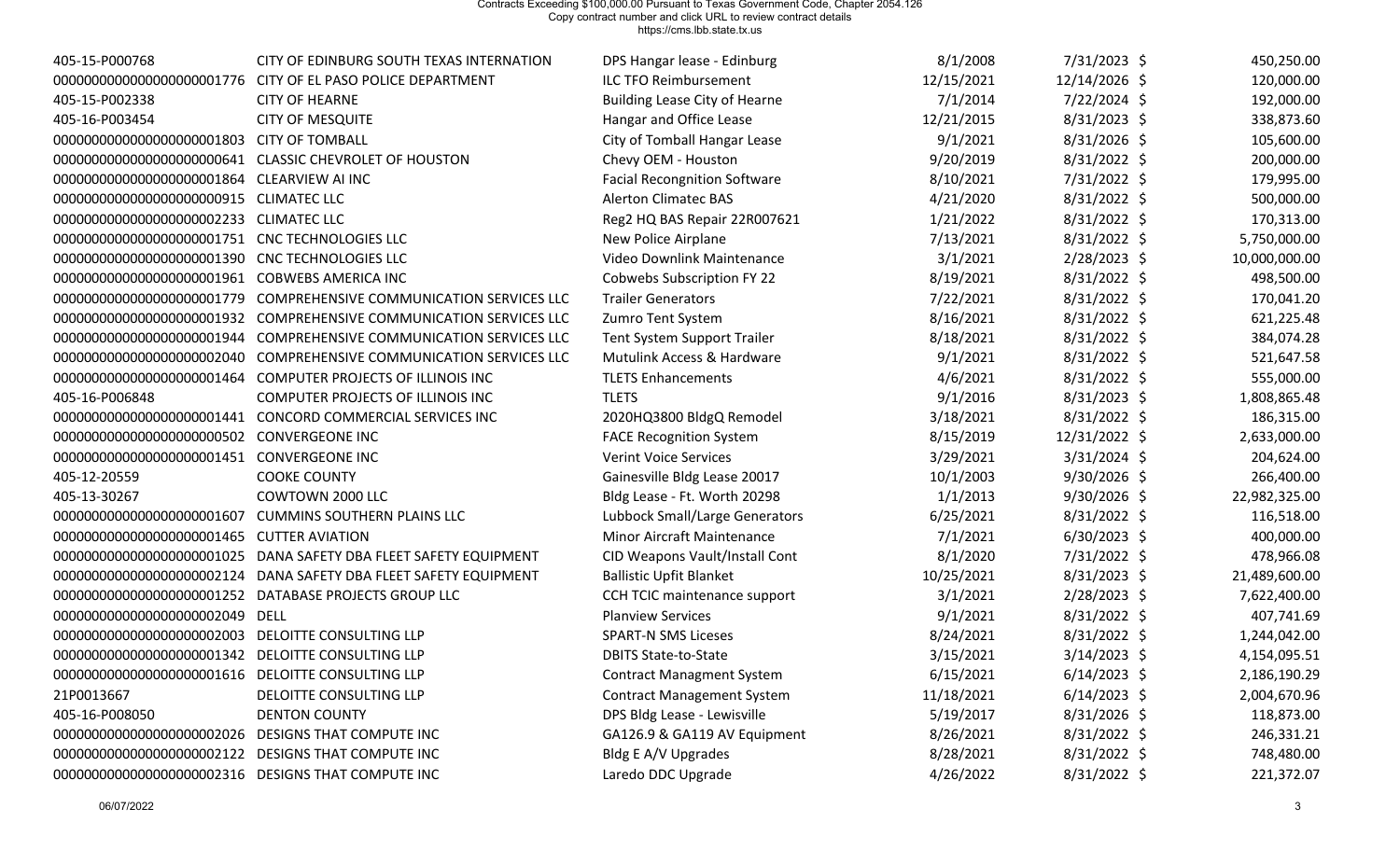| 0000000000000000000000324                         | DIGITAL AIRWARE LLC                                                 | Aircraft Management Software          | 4/1/2019   | $8/31/2022$ \$ | 288,000.00    |
|---------------------------------------------------|---------------------------------------------------------------------|---------------------------------------|------------|----------------|---------------|
|                                                   | <b>DLT SOLUTIONS LLC</b>                                            | Integrated Workplace Mgmt Sys         | 11/14/2018 | $8/31/2022$ \$ | 1,440,631.20  |
| 0000000000000000000001852                         | <b>DLT SOLUTIONS LLC</b>                                            | FY22 Crowdstrike Renewal FY21\$       | 9/28/2021  | 10/31/2022 \$  | 377,268.69    |
| 00000000000000000000001915 DOCUMENT LOGISTIX LLC  |                                                                     | <b>Invoice Tracking System</b>        | 10/30/2021 | $8/31/2022$ \$ | 290,763.00    |
| 0000000000000000000002126                         | DOCUMENT LOGISTIX LLC                                               | <b>Invoice Tracking System</b>        | 10/30/2021 | 8/31/2022 \$   | 1,758,355.30  |
| 0000000000000000000002072                         | DOGGETT FREIGHTLINER OF SOUTH TEXAS                                 | 8701 Freightliner Cascadia x 2        | 8/31/2021  | 8/31/2022 \$   | 311,224.00    |
| 0000000000000000000002123                         | DOGGETT FREIGHTLINER OF SOUTH TEXAS                                 | 8701 Freightliner x 1 IOD             | 10/25/2021 | $8/31/2023$ \$ | 155,612.00    |
| 0000000000000000000000642                         | DON HEWLETT CHEVROLET-OLDSMOBILE-BUICK I                            | Chevy OEM - Austin/Florence           | 9/20/2019  | $8/31/2022$ \$ | 300,000.00    |
| 00000000000000000000001816                        | DONALSON CDJR, LLC                                                  | FY22 Cowboy Motor Co Vehicles         | 7/31/2021  | 8/31/2022 \$   | 146,690.00    |
| 0000000000000000000002046                         | DONALSON CDJR, LLC                                                  | A120 Charger-CID/DLD/HROx13           | 8/30/2021  | $8/31/2022$ \$ | 383,981.00    |
| 00000000000000000000001744                        | DONALSON-HINER AUTOMOTIVE GROUP INC                                 | FY22 Silsbee Toyota Vehicles          | 7/12/2021  | 8/31/2022 \$   | 528,646.00    |
| 0000000000000000000001291                         | DPS ANGLETON 2000 LLC                                               | Angleton DL Location                  | 10/19/2019 | 11/30/2030 \$  | 6,289,393.20  |
| 405-17-P008959                                    | DPS CARROLLTON 2000 LLC                                             | Carrollton Lease 20547                | 11/2/2016  | $8/31/2027$ \$ | 68,237,138.74 |
| 405-17-P009116                                    | DPS DALLAS 2000 LLC                                                 | Building Lease Dallas 20379           | 11/1/2015  | 10/31/2025 \$  | 26,422,226.00 |
| 00000000000000000000001442 DPS DENTON 2000 LLC    |                                                                     | Denton Lease DL 303-1-20669           | 12/1/2020  | $5/31/2031$ \$ | 12,955,048.80 |
| 405-17-P010960                                    | DPS GEORGETOWN 2000 LLC                                             | Georgetown Bldg Lease 20550           | 3/18/2017  | 12/31/2027 \$  | 36,539,054.00 |
| 405-17-P015044                                    | DPS GRAND PRAIRIE 2000 LLC                                          | Grand Prairie Bldg Lease 20581        | 6/1/2018   | $5/31/2028$ \$ | 18,677,177.00 |
| 405-15-P001178                                    | DPS HOUSTON 2000 LLC                                                | <b>Building Lease Houston 20370</b>   | 6/1/2015   | $2/28/2026$ \$ | 22,763,976.78 |
| 405-17-P010110                                    | DPS KILLEEN 2000 LLC                                                | Killeen Building Lease 20511          | 12/8/2016  | $3/31/2027$ \$ | 10,414,094.00 |
| 405-15-P000735                                    | DPS MEGACENTER 2000 LTD                                             | Bldg lease Pflugerville 20288         | 9/1/2012   | 8/31/2022 \$   | 15,398,544.00 |
| 405-17-P010111                                    | DPS MIDLAND 2000 LLC                                                | Midland TFC Lease 20549               | 10/27/2016 | 7/31/2027 \$   | 11,737,536.00 |
| 405-17-P010112                                    | DPS NEW BRAUNFELS 2000 LLC                                          | New Braunfels TFC Lease 20535         | 11/1/2016  | 10/31/2027 \$  | 15,109,330.09 |
| 0000000000000000000002089                         | DPS SOUTH HOUSTON 2000 LLC                                          | Houston South Covid Project           | 9/8/2021   | $8/31/2022$ \$ | 148,614.00    |
| 405-17-P010963                                    | DPS SOUTH HOUSTON 2000 LLC                                          | Houston TFC Lease 20540               | 11/1/2016  | $4/30/2028$ \$ | 52,437,762.00 |
| 00000000000000000000001091                        | <b>DRONESENSE INC</b>                                               | <b>Unmanned Aircraft Systems SaaS</b> | 11/18/2020 | 11/17/2022 \$  | 1,400,000.00  |
| 0000000000000000000002118                         | DUDLEY CONSTRUCTION, LTD.                                           | S0840227000 Bryan Foundation          | 9/1/2021   | 8/31/2022 \$   | 787,954.50    |
| 0000000000000000000000978                         | EFFECTUAL PUBLIC SECTOR INC.                                        | Amazon Web Services Blanket           | 9/1/2020   | $8/31/2022$ \$ | 2,750,000.00  |
| 00000000000000000000002075 EL PASO AERO INC       |                                                                     | <b>Minor Aircraft Maintenance</b>     | 9/1/2021   | $8/31/2022$ \$ | 300,000.00    |
| 00000000000000000000001791                        | <b>ENFORCEMENT VIDEO LLC</b>                                        | 4 RE Parts                            | 8/26/2021  | 8/26/2022 \$   | 2,305,753.01  |
| 0000000000000000000000852                         | <b>ENFORCEMENT VIDEO LLC</b>                                        | Enterprise Video Storage & Sof        | 6/19/2020  | 8/31/2022 \$   | 4,498,830.20  |
| 000000000000000000000001934 ENFORCEMENT VIDEO LLC |                                                                     | Watchguard Evidencelibrary.com        | 8/28/2021  | 8/31/2022 \$   | 8,000,000.00  |
| 00000000000000000000002013 ENFORCEMENT VIDEO LLC  |                                                                     | <b>Body Cameras</b>                   | 9/1/2021   | $8/31/2022$ \$ | 153,195.90    |
| 00000000000000000000002214 ENFORCEMENT VIDEO LLC  |                                                                     | A22 Watchguard Cameras                | 12/28/2021 | $8/31/2022$ \$ | 141,411.60    |
|                                                   | 00000000000000000000000565 ENVIRONMENTAL SYSTEMS RESEARCH INSTITUTE | <b>ESRI FY20 Renewal</b>              | 9/1/2019   | $8/31/2022$ \$ | 1,556,332.11  |
| 000000000000000000000001722 EXASALES LLC          |                                                                     | Drawbridge Cameras & Portal           | 6/30/2021  | $8/31/2022$ \$ | 126,677.25    |
| 00000000000000000000002133 EXASALES LLC           |                                                                     | Drawbridge Cameras & Supplies         | 11/1/2021  | $8/31/2022$ \$ | 519,908.00    |
| 00000000000000000000002209 EXASALES LLC           |                                                                     | Drawbridge - 1500 Cameras - GD        | 12/21/2021 | 8/31/2022 \$   | 602,560.00    |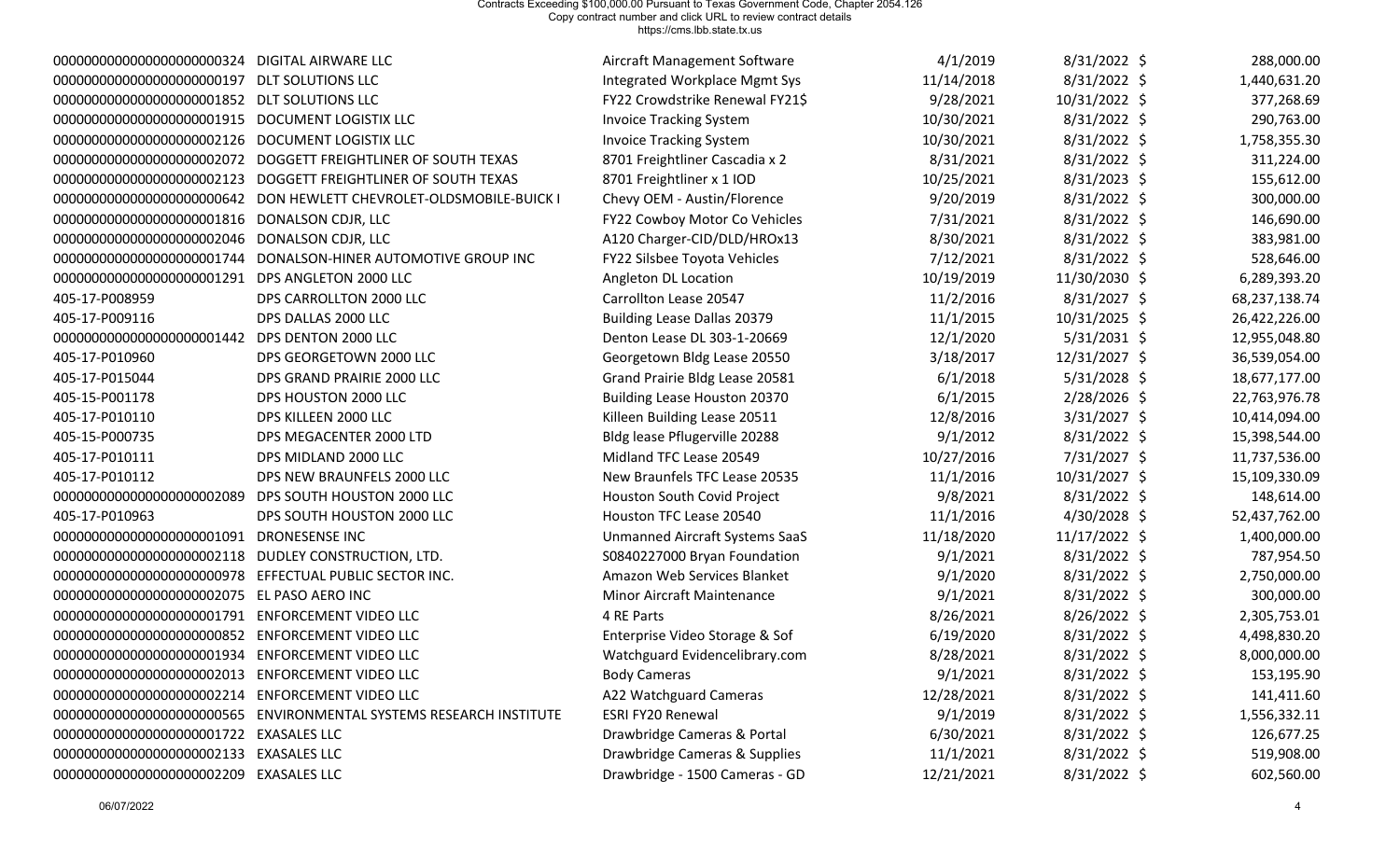| 00000000000000000000002253 EXASALES LLC           |                                                                 | Drawbridge Cameras & Supplies     | 2/10/2022  | 8/31/2022 \$   | 182,835.00   |
|---------------------------------------------------|-----------------------------------------------------------------|-----------------------------------|------------|----------------|--------------|
|                                                   | 00000000000000000000000365 EXECUTIVE INFORMATION SYSTEMS, LLC   | <b>SPURS Enhancement Services</b> | 6/1/2019   | $8/31/2022$ \$ | 5,000,000.00 |
|                                                   | 0000000000000000000000000452 EXECUTIVE INFORMATION SYSTEMS, LLC | <b>SPURS Maintenance</b>          | 8/28/2019  | $8/31/2023$ \$ | 3,109,544.00 |
| 00000000000000000000001199 EXPOTECH, U.S.A., INC. |                                                                 | <b>Crime Lab Consumables</b>      | 2/10/2021  | 12/31/2022 \$  | 1,336,723.60 |
|                                                   |                                                                 | Dallas South Covid Project        | 10/11/2021 | $8/31/2022$ \$ | 173,248.00   |
|                                                   |                                                                 | Houston North Covid Project       | 10/5/2021  | 8/31/2022 \$   | 179,326.00   |
| 00000000000000000000001551 FAIRFAX IMAGING INC    |                                                                 | <b>Falcon Scanner Solution</b>    | 5/12/2021  | 8/31/2022 \$   | 344,028.00   |
| 00000000000000000000001719 FEDERAL EXPRESS        |                                                                 | FedEx Shipping Agency Wide        | 11/28/2021 | 11/27/2022 \$  | 324,000.00   |
| 405-12-25850                                      | FINDERS REAL ESTATE LLC                                         | Bldg Lease - Leon Valley 20290    | 11/1/2012  | 10/31/2022 \$  | 6,962,785.00 |
| 405-12-24388                                      | FIRST NATIONAL BANK OF HEBBRONVILLE                             | Bld Lease - Hebbronville 20275    | 1/16/2012  | 10/31/2026 \$  | 450,000.00   |
|                                                   | 00000000000000000000001249 FLIGHTSAFETY INTERNATIONAL INC       | <b>Flight Simulation Training</b> | 2/15/2021  | $2/14/2023$ \$ | 1,500,000.00 |
| 00000000000000000000002312 FLORES AND ASSOCIATES  |                                                                 | toner, drums, printer blanket     | 4/27/2022  | $4/26/2024$ \$ | 400,000.00   |
| 00000000000000000000001620 FRANK LOW VOLTAGE, LLC |                                                                 | <b>Network Cabling Contract</b>   | 9/1/2021   | $8/31/2022$ \$ | 5,000,000.00 |
|                                                   | 0000000000000000000002320 FRANKLIN YOUNG INTERNATIONAL INC      | LES Crime Lab Service Contract    | 5/10/2022  | $5/9/2023$ \$  | 191,853.00   |
| 000000000000000000000001637 G T DISTRIBUTORS INC  |                                                                 | <b>B21 Hornady Ammo</b>           | 6/9/2021   | $8/31/2022$ \$ | 123,482.52   |
| 00000000000000000000002039 G T DISTRIBUTORS INC   |                                                                 | <b>Boat Armor</b>                 | 8/30/2021  | 8/31/2022 \$   | 376,455.60   |
| 00000000000000000000002121 G T DISTRIBUTORS INC   |                                                                 | New Car build- Lights             | 10/22/2021 | 8/31/2022 \$   | 144,592.56   |
| 00000000000000000000002129 G T DISTRIBUTORS INC   |                                                                 | THP Tan Hats                      | 10/7/2021  | 8/31/2022 \$   | 103,025.00   |
| 00000000000000000000002148 G T DISTRIBUTORS INC   |                                                                 | Hornady Ammo                      | 11/19/2021 | $8/31/2022$ \$ | 123,482.52   |
| 00000000000000000000002151 G T DISTRIBUTORS INC   |                                                                 | <b>Federal Premium Ammunition</b> | 10/25/2021 | $8/31/2022$ \$ | 105,950.40   |
| 00000000000000000000002153 G T DISTRIBUTORS INC   |                                                                 | <b>Hornady Ammunition</b>         | 11/19/2021 | 8/31/2022 \$   | 123,482.52   |
| 00000000000000000000002154 G T DISTRIBUTORS INC   |                                                                 | <b>Hornady Ammunition</b>         | 11/19/2021 | 8/31/2022 \$   | 123,482.52   |
| 00000000000000000000002157 G T DISTRIBUTORS INC   |                                                                 | HORNADY-90238* Hornady LE ONLY    | 11/19/2021 | $8/31/2022$ \$ | 130,794.05   |
| 00000000000000000000002190 G T DISTRIBUTORS INC   |                                                                 | THP Aimpoint Comp M4 Sights       | 12/13/2021 | 8/31/2022 \$   | 141,190.00   |
| 00000000000000000000002258 G T DISTRIBUTORS INC   |                                                                 | 02.01.22_Ammo_223 Cal 62gr        | 2/17/2022  | $8/31/2022$ \$ | 105,950.40   |
| 00000000000000000000002262 G T DISTRIBUTORS INC   |                                                                 | Hornandy-90238 9mm 135gr          | 2/22/2022  | 8/31/2022 \$   | 138,862.50   |
| 00000000000000000000002358 G T DISTRIBUTORS INC   |                                                                 | HQ - CS - GT Plate Carrier        | 5/27/2022  | 8/31/2022 \$   | 497,783.00   |
| 000000000000000000000001928 GALLS LLC             |                                                                 | CID Body Armor                    | 8/20/2021  | $8/19/2022$ \$ | 398,682.00   |
| 000000000000000000000002092 GALLS LLC             |                                                                 | THP Omega Body Armor              | 9/20/2021  | $8/31/2022$ \$ | 117,220.00   |
| 000000000000000000000002107 GALLS LLC             |                                                                 | <b>B21 TacArmor</b>               | 9/30/2021  | $8/31/2022$ \$ | 235,249.50   |
| 000000000000000000000002152 GALLS LLC             |                                                                 | Point Blank Alpha Black IIIA V    | 10/25/2021 | 8/31/2022 \$   | 118,705.60   |
| 00000000000000000000002180 GALLS LLC              |                                                                 | B22 Body Armor                    | 12/8/2021  | 8/31/2022 \$   | 109,574.40   |
| 00000000000000000000002325 GALLS LLC              |                                                                 | <b>Recruit Armorskins</b>         | 5/2/2022   | 8/31/2022 \$   | 244,631.68   |
| 000000000000000000000002326 GALLS LLC             |                                                                 | THP Recruit Omega Plates          | 5/2/2022   | 8/31/2022 \$   | 152,775.00   |
| 405-17-P013092B                                   | <b>GALLS LLC</b>                                                | <b>FY21 Unifrom Contract</b>      | 9/1/2020   | 8/31/2022 \$   | 3,589,888.71 |
| 22P0010936                                        | <b>GALLS LLC</b>                                                | THP Recruit Omega Plates          | 5/3/2022   | 8/31/2022 \$   | 152,775.00   |
| 00000000000000000000001214 GARTNER INC            |                                                                 | Gartner Services - New            | 10/26/2020 | 9/30/2022 \$   | 306,167.00   |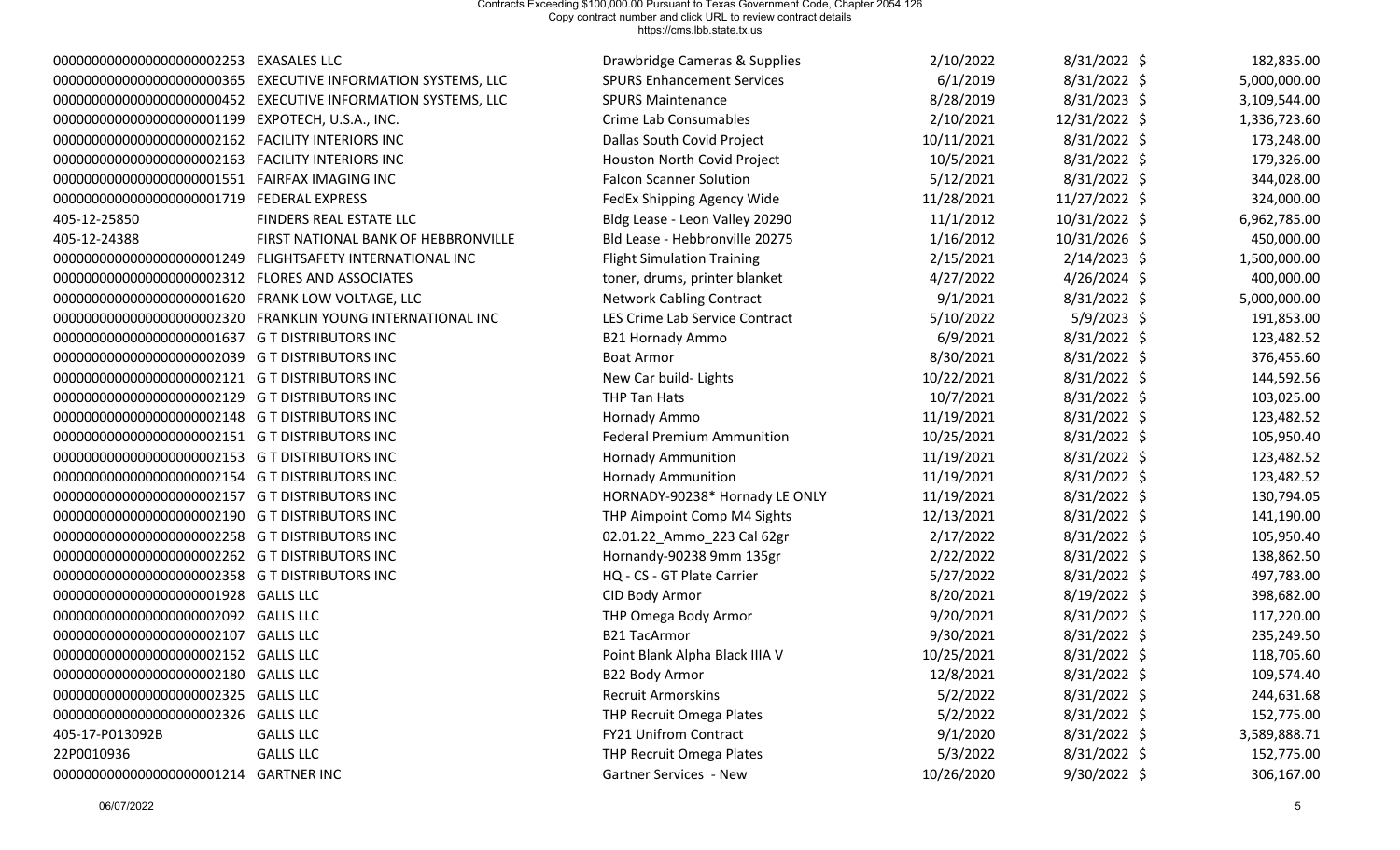| 0000000000000000000002173                            | <b>GENTUERI INC</b>                                           | <b>GenPouch Blanket Contract</b> | 12/3/2021  | 8/31/2022 \$   | 376,000.00    |
|------------------------------------------------------|---------------------------------------------------------------|----------------------------------|------------|----------------|---------------|
| 0000000000000000000002301                            | <b>GOVERNMENT SCIENTIFIC SOURCE INC</b>                       | LAB 3500XL Genetic Analyzer      | 4/13/2022  | 8/31/2022 \$   | 229,047.91    |
|                                                      | 00000000000000000000001946 GPS VEHICLE TRACKING SOLUTIONS LLC | <b>GPS Tracker Service</b>       | 9/1/2021   | 8/31/2022 \$   | 352,800.00    |
| 0000000000000000000002170                            | <b>GPS VEHICLE TRACKING SOLUTIONS LLC</b>                     | HQ 7401 Tacti Trackers 4G        | 12/1/2021  | 8/31/2022 \$   | 114,650.00    |
| 405-12-20548                                         | <b>GRIBBLE GATEWAY LLC</b>                                    | TFC Lease Universal City 20148   | 1/1/2008   | 12/31/2030 \$  | 3,859,336.00  |
| 0000000000000000000001566                            | GTS TECHNOLOGY SOLUTIONS INC                                  | Desktop/Laptop Blanket           | 5/10/2021  | 5/10/2022 \$   | 990,000.00    |
| 00000000000000000000001601                           | GTS TECHNOLOGY SOLUTIONS INC                                  | SR#2326100 - 400 Laptops         | 5/19/2021  | $5/19/2022$ \$ | 817,712.00    |
|                                                      | 00000000000000000000001702 GTS TECHNOLOGY SOLUTIONS INC       | FY21 Docks                       | 6/23/2021  | $6/23/2022$ \$ | 599,292.00    |
| 00000000000000000000001880                           | <b>GTS TECHNOLOGY SOLUTIONS INC</b>                           | SR#2352446 Dell 5420s Laptops    | 8/11/2021  | $8/11/2022$ \$ | 748,206.48    |
| 0000000000000000000001749                            | GTS TECHNOLOGY SOLUTIONS INC                                  | Desktop & Laptop Blankets        | 8/20/2021  | 8/19/2022 \$   | 25,000,000.00 |
| 00000000000000000000001110                           | GTS TECHNOLOGY SOLUTIONS INC                                  | <b>VMware Maintenance</b>        | 8/26/2020  | 8/31/2022 \$   | 439,258.80    |
| 00000000000000000000001953                           | GTS TECHNOLOGY SOLUTIONS INC                                  | MP70 State CCE                   | 8/28/2021  | 8/31/2022 \$   | 2,608,166.80  |
| 0000000000000000000002130                            | <b>GTS TECHNOLOGY SOLUTIONS INC</b>                           | Laptops and Peripherals          | 10/28/2021 | 8/31/2022 \$   | 126,343.80    |
|                                                      | 00000000000000000000002182 GTS TECHNOLOGY SOLUTIONS INC       | Laptops for MCB                  | 12/9/2021  | 8/31/2022 \$   | 203,351.00    |
| 0000000000000000000002234                            | GTS TECHNOLOGY SOLUTIONS INC                                  | 2536027 - 75 5420s & Extras      | 1/24/2022  | 8/31/2022 \$   | 211,187.15    |
| 0000000000000000000002279                            | GTS TECHNOLOGY SOLUTIONS INC                                  | 2594937 - 96 Lat 7320 w/Cases    | 3/22/2022  | 8/31/2022 \$   | 219,996.48    |
| 0000000000000000000002287                            | GTS TECHNOLOGY SOLUTIONS INC                                  | R7-Austin Capitol Security Upg   | 3/29/2022  | 8/31/2022 \$   | 139,607.65    |
| 0000000000000000000002289                            | GTS TECHNOLOGY SOLUTIONS INC                                  | <b>Rugged Laptops</b>            | 3/31/2022  | 8/31/2022 \$   | 111,952.00    |
| 00000000000000000000001858                           | <b>GTS TECHNOLOGY SOLUTIONS INC</b>                           | FY22 Splunk Licenses & Maint.    | 9/3/2021   | $9/2/2022$ \$  | 1,731,107.84  |
| 0000000000000000000002143                            | GTS TECHNOLOGY SOLUTIONS INC                                  | <b>CODIS PowerEdge Servers</b>   | 11/12/2021 | 11/12/2022 \$  | 116,701.04    |
| 0000000000000000000001289                            | <b>GTS TECHNOLOGY SOLUTIONS INC</b>                           | In Car Blanket                   | 1/29/2021  | 1/28/2023 \$   | 25,000,000.00 |
| 00000000000000000000001435                           | GTS TECHNOLOGY SOLUTIONS INC                                  | ITD UPS Blanket FY21             | 3/8/2021   | $3/31/2023$ \$ | 400,000.00    |
| 0000000000000000000002300                            | GTS TECHNOLOGY SOLUTIONS INC                                  | InRow Cooler/UPS Maintenance     | 4/13/2022  | $4/12/2023$ \$ | 363,228.00    |
| 0000000000000000000002050                            | <b>GUARDIAN MOBILITY</b>                                      | Guardian Flight Plan 2000        | 9/22/2021  | 9/30/2022 \$   | 133,520.00    |
| 405-12-20526                                         | HAGEE BUILDING CORP                                           | Building Lease - Boerne 9879     | 1/1/1998   | 3/31/2024 \$   | 696,390.22    |
| 405-18-P021020                                       | <b>HAMILTON</b>                                               | <b>Hamilton Service Contract</b> | 11/13/2017 | $6/30/2022$ \$ | 118,296.00    |
| 405-12-25808                                         | <b>HARRIER PARTNERS LP</b>                                    | Garland Building Lease 20291     | 9/1/2012   | 8/31/2027 \$   | 10,504,459.00 |
| 0000000000000000000001220                            | <b>HELFMAN FORD</b>                                           | <b>Houston Ford OEM Parts</b>    | 10/27/2020 | $8/31/2025$ \$ | 200,000.00    |
| 405-17-P015863                                       | HERRERO PROPERTIES LLC                                        | Harlingen Building Lease 20586   | 8/10/2017  | 12/31/2022 \$  | 1,292,062.00  |
| 0000000000000000000000382                            | <b>HERRERO PROPERTIES LLC</b>                                 | TFC Lease-Gatesville 20654       | 5/29/2019  | 6/30/2029 \$   | 459,614.40    |
| 0000000000000000000000489                            | <b>HERRERO PROPERTIES LLC</b>                                 | San Antonio TFC Lease 20605      | 8/1/2019   | 7/31/2029 \$   | 446,030.00    |
| 000000000000000000000001741 HOLIDAY-GRAHAM CDJR, LLC |                                                               | FY22 Holiday-Graham Vehicles     | 7/12/2021  | $8/31/2022$ \$ | 4,403,436.00  |
| 0000000000000000000000964                            | <b>HOUSTON COUNTY</b>                                         | <b>ICC Houston County</b>        | 5/7/2020   | $5/6/2025$ \$  | 120,000.00    |
| 405-16-P006082                                       | HUDSON DUDLEY PROPERTIES LLC                                  | Building Lease - Perryton 6810   | 8/1/1990   | 10/31/2025 \$  | 208,961.00    |
| 0000000000000000000002210                            | <b>HUNT COUNTY</b>                                            | Hunt Cty/Greenville DL Lease     | 12/22/2021 | $8/31/2026$ \$ | 662,740.00    |
| 0000000000000000000001242                            | <b>IBM CORPORATION</b>                                        | IBM Mainframe MLC Rebid FY21     | 12/1/2020  | 8/31/2022 \$   | 4,121,883.02  |
| 0000000000000000000001229                            | <b>IBM CORPORATION</b>                                        | IBM Mainframe Lease              | 10/28/2020 | 10/31/2022 \$  | 207,986.16    |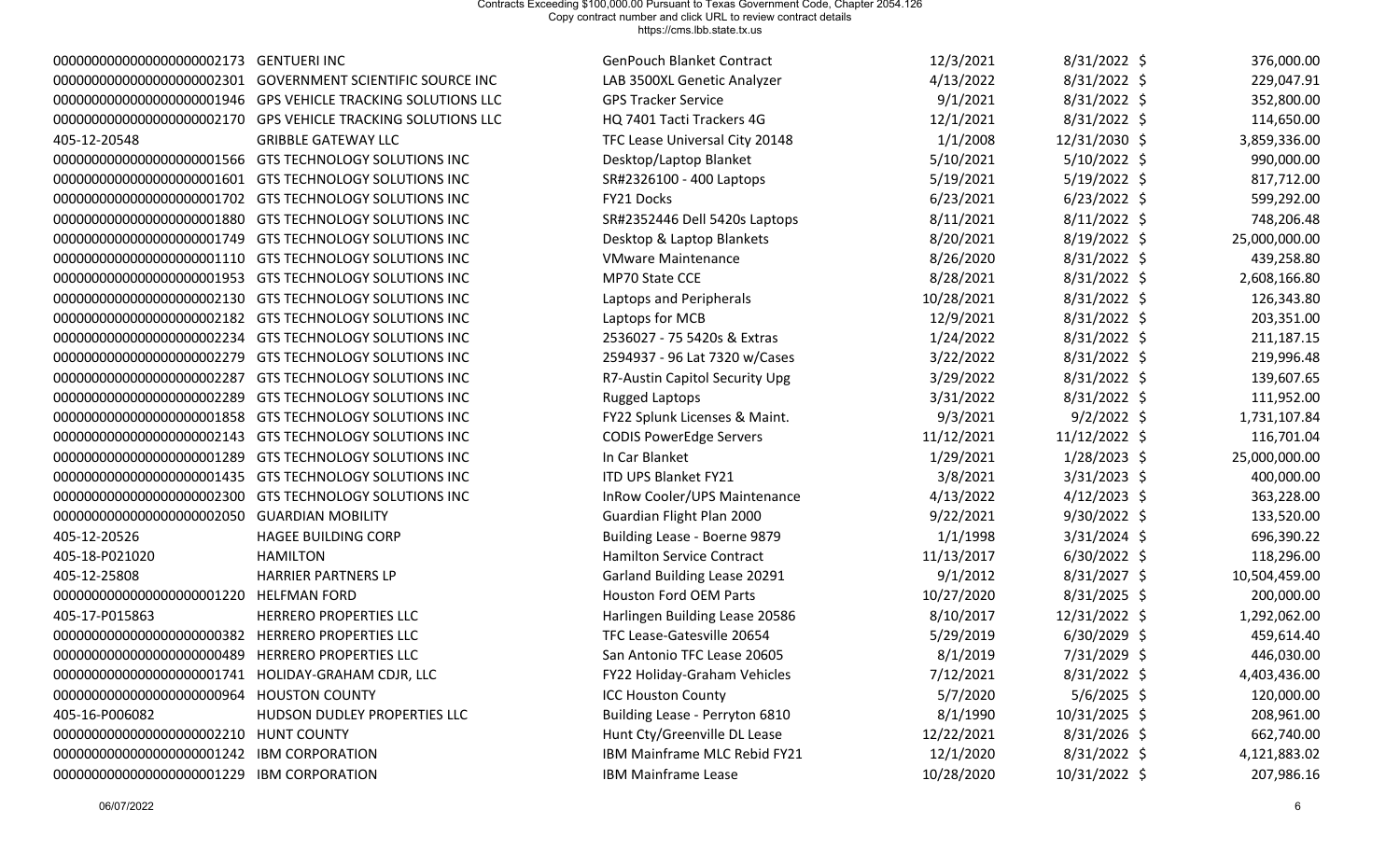| 0000000000000000000001497                  | <b>IBM CORPORATION</b>                                     | Mainframe Lease                       | 10/31/2020 | 10/30/2023 \$  | 262,483.20    |
|--------------------------------------------|------------------------------------------------------------|---------------------------------------|------------|----------------|---------------|
| 00000000000000000000001396                 | <b>IDEMIA IDENTITY &amp; SECURITY USA LLC</b>              | <b>ADLTS Maint and Support</b>        | 3/1/2021   | 8/28/2022 \$   | 739,640.05    |
| 405-C6-1001                                | <b>IDEMIA IDENTITY &amp; SECURITY USA LLC</b>              | <b>Card Production</b>                | 10/13/2005 | $8/31/2022$ \$ | 65,666,472.63 |
|                                            | <b>IDEMIA IDENTITY &amp; SECURITY USA LLC</b>              | Livescan Devices and AWS              | 10/30/2018 | 12/31/2022 \$  | 5,109,959.36  |
| 0000000000000000000001366                  | INDUSTRIAL COMMUNICATIONS                                  | MSAT-G2 Hardware Blanket              | 2/4/2021   | 8/31/2022 \$   | 400,000.00    |
| 0000000000000000000000266                  | <b>INFORMATION DISCOVERY SERVICES</b>                      | <b>Background Investigations</b>      | 2/12/2019  | 8/31/2022 \$   | 8,187,154.00  |
| 0000000000000000000002102                  | INNOVATION NETWORK TECHNOLOGIES CORP                       | FY22-FY23 ARMIS                       | 9/1/2021   | $9/30/2023$ \$ | 294,291.90    |
| 0000000000000000000000385                  | <b>INSIGHT PUBLIC SECTOR INC</b>                           | Adobe Software Blnket                 | 6/3/2019   | 8/31/2022 \$   | 209,024.70    |
| 0000000000000000000002142                  | <b>INSIGHT PUBLIC SECTOR INC</b>                           | SR2394331 Adobe Enterprise            | 11/16/2021 | 11/15/2022 \$  | 414,260.40    |
| 0000000000000000000001867                  | <b>INTEGRATED TOWER SYSTEMS INC</b>                        | 106 ft Portable Tower System          | 8/10/2021  | 8/9/2023 \$    | 422,756.00    |
| 0000000000000000000002348                  | <b>INTELIBLUE LLC</b>                                      | <b>Cloud Solutions Architect ITSA</b> | 5/18/2022  | $5/18/2023$ \$ | 260,000.00    |
| 00000000000000000000000448                 | INTELLIGENT IMAGING SYSTEMS INC                            | <b>Falfurrias Inspection Station</b>  | 7/26/2019  | 8/31/2022 \$   | 946,629.00    |
| 0000000000000000000000589                  | INTELLIGENT IMAGING SYSTEMS INC                            | Installation LPRs Queen City          | 8/29/2019  | 8/31/2022 \$   | 383,639.00    |
| 0000000000000000000001033                  | INTELLIGENT IMAGING SYSTEMS INC                            | LPR'S Riviera Weigh Station           | 8/5/2020   | 8/31/2022 \$   | 369,474.00    |
| 0000000000000000000000921                  | INTELLIGENT IMAGING SYSTEMS INC                            | Maintenance/Support ALPR's            | 5/1/2020   | 4/30/2023 \$   | 157,059.00    |
| 00000000000000000000000456                 | INTELLIGENT IMAGING SYSTEMS INC                            | Seguin CVE Facility Upgrade           | 7/26/2019  | $8/31/2023$ \$ | 1,229,496.00  |
|                                            | 00000000000000000000001170 INTERNATIONAL BUILDING SERVICES | R6 Killeen DL Janitorial              | 9/29/2020  | 8/31/2022 \$   | 194,700.00    |
| 405-12-20524                               | JACK B AND CAROLE HORNE                                    | Bldg Lease - Coleman 9654             | 4/1/1997   | 3/31/2027 \$   | 268,661.00    |
| 00000000000000000000000435                 | JACOB & MARTIN, LTD.                                       | REG4 SG3 A/E Services                 | 7/18/2019  | 8/31/2022 \$   | 750,000.00    |
| 0000000000000000000002035                  | JC TECHNOLOGY, INC                                         | <b>Forensic Workstation CLD</b>       | 8/27/2021  | 8/31/2022 \$   | 120,307.14    |
| 0000000000000000000001408                  | JDI VENTURES INC DBA PEAK PERFORMANCE SO                   | <b>CJIS Audit and Training</b>        | 5/1/2021   | 4/30/2023 \$   | 236,928.00    |
| 405-15-P002238                             | <b>JESUS A RODRIGUEZ</b>                                   | Bldg lease - Presidio 20439           | 12/9/2014  | 2/28/2025 \$   | 220,800.00    |
|                                            | <b>JOHNSON CONTROLS</b>                                    | DPS Metasys BAS Services              | 8/1/2019   | 8/31/2022 \$   | 324,018.00    |
| 00000000000000000000001742                 | JOHNSON-GRAYSON AUTOMOTIVE AND GMAC                        | FY22 Johnson-Grayson Vehicles         | 7/12/2021  | 8/31/2022 \$   | 21,043,981.37 |
| 0000000000000000000002038                  | JOHNSON-GRAYSON AUTOMOTIVE AND GMAC                        | S159SSV Tahoe SSV-Crime Labx4         | 8/28/2021  | 8/31/2022 \$   | 154,241.60    |
| 0000000000000000000002045                  | JOHNSON-GRAYSON AUTOMOTIVE AND GMAC                        | XS135 Tahoe PPV-TOD-RSDx4             | 8/30/2021  | 8/31/2022 \$   | 154,230.92    |
| 0000000000000000000002069                  | JOHNSON-GRAYSON AUTOMOTIVE AND GMAC                        | <b>DPS Vehicles</b>                   | 8/31/2021  | 8/31/2022 \$   | 843,951.22    |
| 21P0018205                                 | JOHNSON-GRAYSON AUTOMOTIVE AND GMAC                        | XS135 Tahoe PPV B&W x 9               | 8/31/2021  | 8/31/2022 \$   | 415,320.75    |
| 405-17-P011164                             | <b>KATHERINE PARKER</b>                                    | DPS Hangar Lease - Alpine             | 10/28/2016 | 8/31/2022 \$   | 123,000.00    |
| 0000000000000000000002245                  | KENTECH, INC.                                              | <b>HQ Generators</b>                  | 2/8/2022   | $2/7/2024$ \$  | 625,000.00    |
| 000000000000000000000000143 KLEBERG COUNTY |                                                            | TFC Lease - Kingsville 20271          | 9/1/2018   | 2/29/2028 \$   | 113,000.00    |
| 0000000000000000000002044                  | KNIGHT SECURITY SYSTEMS LLC                                | S2 Security Software                  | 9/1/2021   | $8/31/2023$ \$ | 360,054.74    |
| 0000000000000000000002171                  | KUDELSKI SECURITY INC                                      | SecureAuth IdP virtual Apps           | 12/1/2021  | 11/30/2022 \$  | 128,452.10    |
| 0000000000000000000001504                  | KUDELSKI SECURITY INC                                      | <b>FY21 Fortimail Services</b>        | 4/15/2021  | $4/16/2024$ \$ | 202,868.36    |
| 000000000000000000000000001973             | KUDELSKI SECURITY INC                                      | Sophos Endpoint Protection            | 8/31/2021  | 8/30/2024 \$   | 226,340.00    |
| 405-15-P000693                             | LA ANNA WAGONSELLER                                        | TFC Bldg lease - Bowie 9929 -         | 3/3/1998   | 2/29/2028 \$   | 508,291.00    |
| 00000000000000000000001737                 | LAKE COUNTRY CHEVROLET INC                                 | FY22 Lake Country Chevy               | 7/9/2021   | 8/31/2022 \$   | 1,991,594.00  |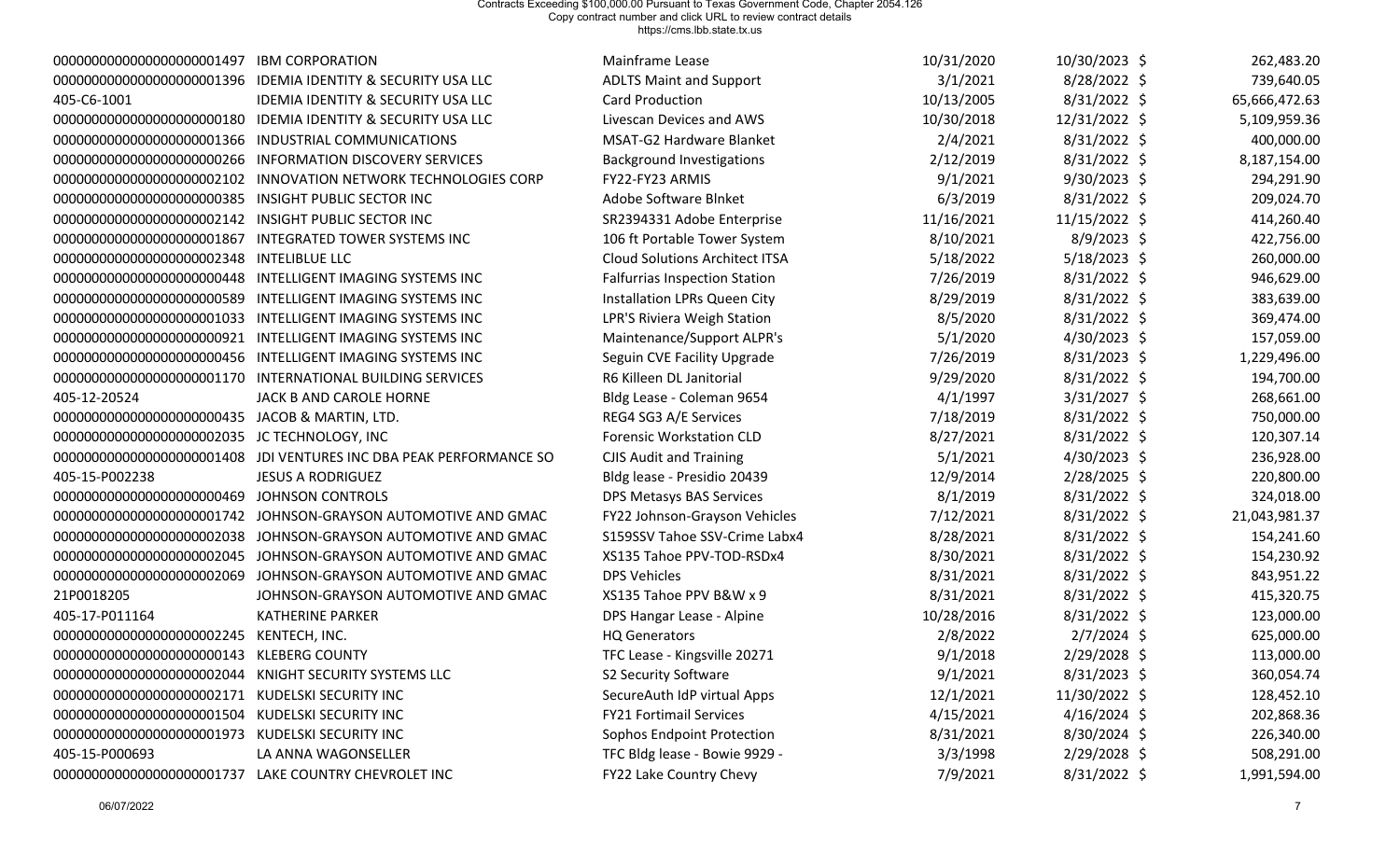| 0000000000000000000001997                               | LAKE COUNTRY CHEVROLET INC                                  | 1520 Silverado-THP-TOD-DLD X24    | 8/24/2021  | $8/31/2022$ \$ | 801,768.00   |
|---------------------------------------------------------|-------------------------------------------------------------|-----------------------------------|------------|----------------|--------------|
|                                                         | 00000000000000000000002036 LAKE COUNTRY CHEVROLET INC       | 4WD Silverado Trucks              | 8/28/2021  | 8/31/2022 \$   | 397,731.00   |
|                                                         | 00000000000000000000002066 LAKE COUNTRY CHEVROLET INC       | <b>Additional FY22 Vehicles</b>   | 8/31/2021  | 8/31/2022 \$   | 2,935,214.00 |
| 18PR25671                                               | LAKE COUNTRY CHEVROLET INC                                  | FY18 Chevrolet Tahoe B&W          | 5/8/2019   | $8/31/2022$ \$ | 7,948,600.00 |
| 0000000000000000000001827                               | <b>LAREDO COLLEGE</b>                                       | Laredo College ICC                | 9/23/2021  | $9/22/2026$ \$ | 365,190.00   |
| 000000000000000000000002051 LDV INC                     |                                                             | 53 ft. Command Trailer            | 8/16/2021  | 8/31/2022 \$   | 643,075.00   |
| 000000000000000000000002052 LDV INC                     |                                                             | 53 ft. Command Trailer            | 8/16/2021  | 8/31/2022 \$   | 1,703,309.00 |
| 000000000000000000000002055 LDV INC                     |                                                             | Border 33ft Drivable Platform     | 8/16/2021  | 8/31/2022 \$   | 1,116,446.00 |
|                                                         | 00000000000000000000002071 LEXISNEXIS RISK SOLUTIONS FL INC | LexisNexis Enterprise FY2022      | 8/31/2021  | 8/31/2022 \$   | 264,000.00   |
|                                                         | 00000000000000000000000634 LIFE TECHNOLOGIES CORPORATION    | LES Crime Lab service contract    | 10/18/2019 | 8/31/2022 \$   | 1,039,129.96 |
|                                                         | 00000000000000000000001334 LIFE TECHNOLOGIES CORPORATION    | <b>Crime Lab Consumables</b>      | 4/15/2021  | 8/31/2022 \$   | 4,500,000.00 |
| 00000000000000000000001927                              | LIFE TECHNOLOGIES CORPORATION                               | Gene Mapper ID-X v1.6 Licenses    | 8/26/2021  | 8/31/2022 \$   | 247,808.00   |
|                                                         | 00000000000000000000001194 LIFE TECHNOLOGIES CORPORATION    | Crime Lab Consumables             | 11/19/2020 | 10/31/2022 \$  | 5,369,123.00 |
|                                                         | 00000000000000000000002228 LIFE TECHNOLOGIES CORPORATION    | <b>DNA Quantification Kits</b>    | 4/20/2022  | $4/30/2023$ \$ | 2,121,211.40 |
| 0000000000000000000002349                               | LONE STAR HANGER SYSTEMS INC                                | David Hooks Hangar Lease          | 6/1/2022   | 8/31/2032 \$   | 576,000.00   |
| 00000000000000000000001688                              | LTD LOGISTICS LLC                                           | <b>Vehicle Hauling Blanket</b>    | 6/18/2021  | 8/31/2022 \$   | 400,000.00   |
| 0000000000000000000000904                               | <b>LUBBOCK MOTORS F INC</b>                                 | Lubbock OEM Ford Parts            | 4/13/2020  | $4/12/2023$ \$ | 200,000.00   |
| 0000000000000000000001230                               | LUMINEX SOFTWARE INC                                        | Luminex Software                  | 11/1/2020  | 10/31/2023 \$  | 233,100.00   |
| 0000000000000000000000608                               | MAINLINE INFORMATION SYSTEMS INC                            | IBM SodtwareXcel Ent 2965-N10     | 9/1/2019   | $8/31/2022$ \$ | 139,849.60   |
| 0000000000000000000001395                               | MAINLINE INFORMATION SYSTEMS INC                            | IBM TLETS HW & SW Maintenance     | 2/22/2021  | 8/31/2022 \$   | 140,604.15   |
| 0000000000000000000001833                               | MAINLINE INFORMATION SYSTEMS INC                            | fy22 legacy IBM p750 and stora    | 9/10/2021  | 8/31/2022 \$   | 104,032.90   |
| 0000000000000000000002041                               | MATADOR LAW ENFORCEMENT TECHNOLOGIES                        | THP Nighthawk Spikes              | 8/28/2021  | 8/31/2022 \$   | 1,782,625.00 |
| 00000000000000000000000175                              | MCALLEN RESORT HOLDINGS LTD                                 | TFC Lease La Joya 20620           | 10/24/2018 | $6/30/2029$ \$ | 4,115,622.00 |
| 000000000000000000000000000053 MCCREERY AVIATION CO INC |                                                             | <b>Pilatus Maintenance</b>        | 8/19/2018  | 8/31/2022 \$   | 600,000.00   |
| 0000000000000000000002074                               | MCCREERY AVIATION CO INC                                    | <b>Minor Aircraft Maintenance</b> | 9/1/2021   | 8/31/2022 \$   | 400,000.00   |
| 00000000000000000000001745                              | <b>MECHANICAL 73 LLC</b>                                    | S0860122000 Tyler HVAC            | 7/12/2021  | 8/31/2022 \$   | 306,500.00   |
| 00000000000000000000001939                              | <b>MECHANICAL 73 LLC</b>                                    | Austin DO HVAC                    | 8/18/2021  | 8/31/2022 \$   | 162,571.00   |
| 0000000000000000000002341                               | <b>MECHANICAL 73 LLC</b>                                    | S0860109000 Stephenville HVAC     | 6/21/2021  | $8/31/2022$ \$ | 114,822.00   |
| 0000000000000000000001367                               | MERCEDES MEDICAL LLC                                        | <b>Crime Lab Consumables</b>      | 5/6/2021   | $8/31/2022$ \$ | 461,409.81   |
| 0000000000000000000001200                               | MERCEDES MEDICAL LLC                                        | Crime Lab Consumables             | 2/10/2021  | 12/31/2022 \$  | 526,753.20   |
| 00000000000000000000001235 METRO AVIATION INC           |                                                             | Heavy Helicopter Maintenance      | 11/10/2020 | $8/31/2022$ \$ | 4,000,000.00 |
| 0000000000000000000001747                               | <b>METRO AVIATION INC</b>                                   | Completion of New Helicopter      | 7/13/2021  | $8/31/2022$ \$ | 3,472,491.71 |
| 0000000000000000000000115                               | <b>MICROASSIST INC</b>                                      | <b>CRS-RSD-DLD Application MX</b> | 10/29/2018 | $8/31/2022$ \$ | 9,934,348.00 |
| 00000000000000000000001536 MICROSOFT CORPORATION        |                                                             | <b>Microsoft Premier Support</b>  | 5/12/2021  | $5/11/2022$ \$ | 177,253.00   |
| 00000000000000000000002333 MICROSOFT CORPORATION        |                                                             | <b>Microsoft Premier Support</b>  | 5/4/2022   | $5/12/2023$ \$ | 196,932.00   |
| 0000000000000000000001255                               | MILE HIGH SHOOTING ACCESSORIES LLC                          | Ranger Ammo Contract              | 11/13/2020 | $8/31/2022$ \$ | 158,058.00   |
| 17PR13092A                                              | MILLER UNIFORMS & EMBLEMS INC                               | A-19 Class D Uniforms Releases    | 5/14/2019  | $8/31/2022$ \$ | 217,182.16   |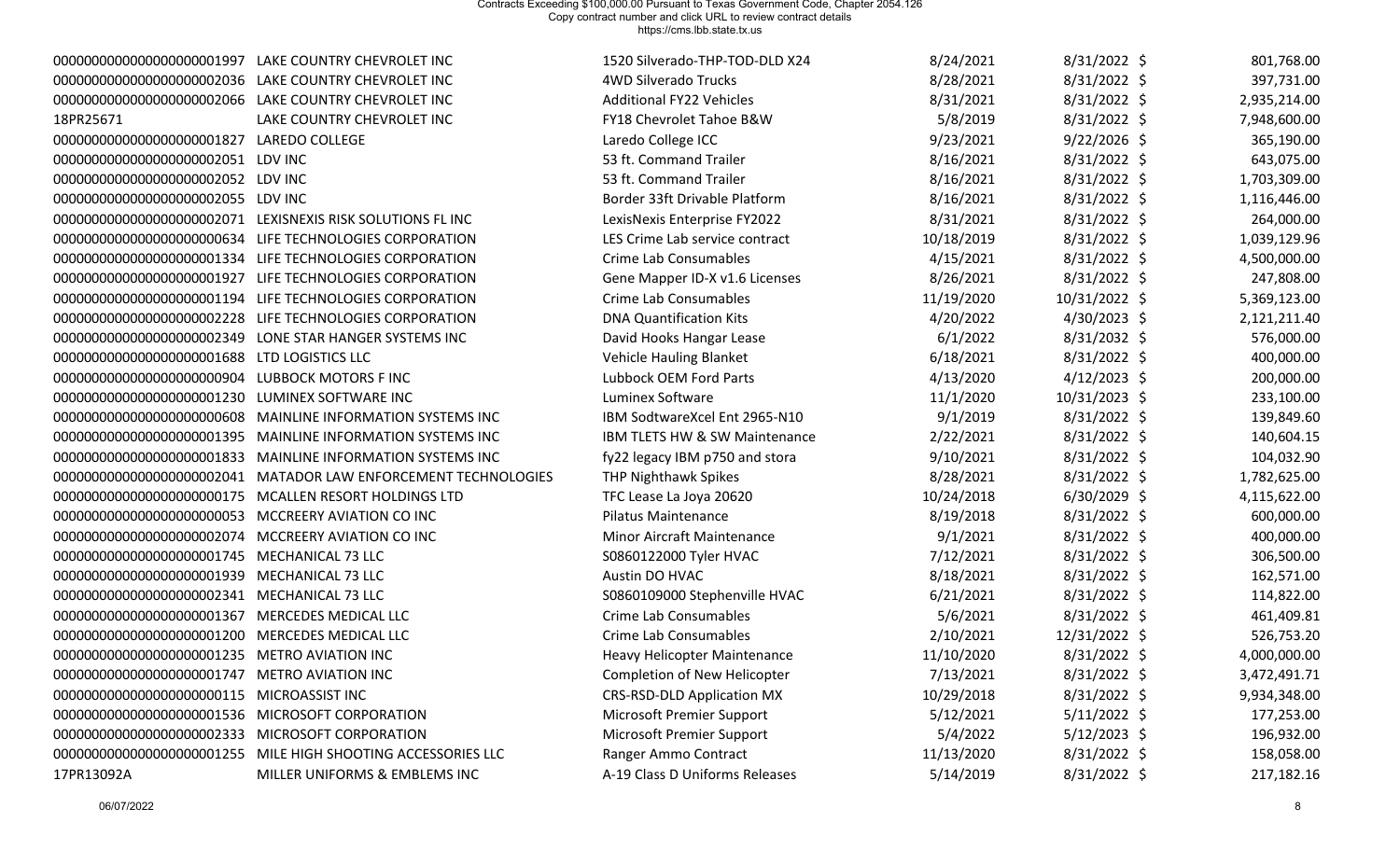| 000000000000000000000002005 ML BRYANT INTERESTS LLC   |                                                                     | Law Enforcement Criminal Inves       | 9/1/2021   | $8/31/2022$ \$ | 1,400,000.00  |
|-------------------------------------------------------|---------------------------------------------------------------------|--------------------------------------|------------|----------------|---------------|
| 405-17-P010959                                        | MORMON MILL CENTER LTD                                              | Marble Falls Bldg Lease 20536        | 9/9/2016   | $3/31/2027$ \$ | 1,052,614.00  |
| 00000000000000000000001783 MOTOROLA SOLUTIONS INC     |                                                                     | 2021 APX CONSOLETTES                 | 7/23/2021  | $8/31/2022$ \$ | 388,310.80    |
| 00000000000000000000002009 MOTOROLA SOLUTIONS INC     |                                                                     | Border Platform 8500 Radios          | 8/25/2021  | $8/31/2022$ \$ | 260,909.88    |
| 00000000000000000000002220 MOTOROLA SOLUTIONS INC     |                                                                     | TMU APX8500 Radios                   | 1/10/2022  | $8/31/2022$ \$ | 126,020.00    |
| 00000000000000000000002222 MOTOROLA SOLUTIONS INC     |                                                                     | Radio Control Heads for THP          | 1/12/2022  | $8/31/2022$ \$ | 441,066.00    |
| 0000000000000000000002293                             | MOTOROLA SOLUTIONS INC                                              | Vigilant Enterprise 9 mnthFY22       | 5/1/2022   | $1/31/2023$ \$ | 225,000.00    |
| 00000000000000000000000940 MOTOROLA SOLUTIONS INC     |                                                                     | <b>MCC Consoles</b>                  | 5/19/2020  | $8/31/2023$ \$ | 1,985,245.57  |
| 00000000000000000000002086 MOTOROLA SOLUTIONS INC     |                                                                     | <b>Critical Connect Project</b>      | 9/8/2021   | $8/31/2023$ \$ | 1,903,707.28  |
| 405-15-P000979                                        | MOTOROLA SOLUTIONS INC                                              | MOTOROLA EQUIPMENT LEASE             | 1/1/2014   | $10/2/2023$ \$ | 36,000,000.00 |
| 00000000000000000000001204 MWC INTERESTS INC          |                                                                     | Penwell CVE Janitorial               | 4/1/2020   | $8/31/2022$ \$ | 105,000.00    |
|                                                       | 00000000000000000000000077 NATL LAW ENFORCEMENT TELECOMMUNICATIONS  | <b>NLETS Subscription Services</b>   | 8/24/2018  | $8/31/2022$ \$ | 234,280.00    |
|                                                       | 00000000000000000000000218 NEC CORPORATION OF AMERICA               | <b>BCS-IVS</b>                       | 3/15/2019  | $8/31/2022$ \$ | 7,300,630.03  |
|                                                       | 000000000000000000000000505 NEC CORPORATION OF AMERICA              | MBIS Maint Support and DR-FY19       | 8/27/2019  | $8/31/2022$ \$ | 10,381,541.86 |
| 0000000000000000000000367                             | NETSYNC NETWORK SOLUTIONS INC                                       | DL EOL Refresh                       | 5/15/2019  | $5/15/2022$ \$ | 331,421.30    |
|                                                       | 00000000000000000000001739 NETSYNC NETWORK SOLUTIONS INC            | HQ Network Closet Refresh            | 7/19/2021  | 7/20/2022 \$   | 1,653,506.10  |
|                                                       | 00000000000000000000001807 NETSYNC NETWORK SOLUTIONS INC            | DL Switch Refresh                    | 7/29/2021  | 7/29/2022 \$   | 474,658.20    |
|                                                       | 000000000000000000000001829 NETSYNC NETWORK SOLUTIONS INC           | THP Router & Switch Refresh          | 8/3/2021   | $8/3/2022$ \$  | 359,136.65    |
|                                                       | 000000000000000000000001943 NETSYNC NETWORK SOLUTIONS INC           | Data Center Nexu 9K& 9300            | 8/18/2021  | $8/18/2022$ \$ | 247,754.40    |
|                                                       | 00000000000000000000002236 NETSYNC NETWORK SOLUTIONS INC            | <b>INTERNET HARDWARE</b>             | 1/26/2022  | $8/31/2022$ \$ | 301,922.00    |
|                                                       | 00000000000000000000001767 NETSYNC NETWORK SOLUTIONS INC            | FY22 Cisco BCS                       | 9/1/2021   | 11/30/2022 \$  | 2,191,198.90  |
|                                                       | 00000000000000000000002240 NETSYNC NETWORK SOLUTIONS INC            | <b>UCCE Upgrade FY22</b>             | 1/31/2022  | $1/31/2023$ \$ | 172,651.40    |
|                                                       | 00000000000000000000002160 NETSYNC NETWORK SOLUTIONS INC            | FY22 RED HAT                         | 11/23/2021 | $2/27/2023$ \$ | 101,140.70    |
|                                                       | 00000000000000000000002273 NETSYNC NETWORK SOLUTIONS INC            | red hat identity                     | 3/10/2022  | $5/14/2023$ \$ | 192,423.20    |
|                                                       | 00000000000000000000002335 NETSYNC NETWORK SOLUTIONS INC            | New AWS Blanket                      | 5/9/2022   | $5/31/2023$ \$ | 10,000,000.00 |
|                                                       | 00000000000000000000002286 NETSYNC NETWORK SOLUTIONS INC            | Cisco Flex                           | 3/27/2022  | $4/15/2025$ \$ | 1,070,631.00  |
|                                                       | 000000000000000000000000092 NI GOVERNMENT SERVICES INC              | <b>TDEM MSAT Satellite Service</b>   | 9/1/2018   | $8/31/2022$ \$ | 720,000.00    |
| 00000000000000000000000001201 NMS LABS                |                                                                     | Drug Evidence Outsourcing            | 11/30/2020 | $8/31/2022$ \$ | 8,000,000.00  |
| 0000000000000000000002004                             | OAK HILL TECHNOLOGY INC                                             | Data Entry Processing Services       | 10/8/2021  | $8/31/2022$ \$ | 727,126.92    |
|                                                       | 00000000000000000000001990 OCCUPATIONAL HEALTH CENTERS OF THE SW PA | <b>Trooper Candidate Physicals</b>   | 9/1/2021   | $8/31/2022$ \$ | 2,158,060.00  |
|                                                       | 00000000000000000000001979 OFFICE OF THE ATTORNEY GENERAL           | <b>OAG ICC</b>                       | 9/1/2021   | $8/31/2023$ \$ | 1,300,000.00  |
|                                                       | 00000000000000000000002263 OMNIBASE SERVICES OF TEXAS LP            | Failure to Appear                    | 3/1/2022   | $2/28/2023$ \$ | 50,000,000.00 |
| 00000000000000000000001132 ONE STOP NATIONAL SECURITY |                                                                     | R5 Lubbock RH Lawn                   | 9/1/2020   | $8/31/2022$ \$ | 184,331.95    |
| 00000000000000000000002014 OPTIMUM TECHNOLOGY INC     |                                                                     | <b>UCR Maintenance</b>               | 9/1/2021   | $8/31/2022$ \$ | 396,000.00    |
| 000000000000000000000001398 OPTIMUM TECHNOLOGY INC    |                                                                     | <b>UCR-NIBRS System</b>              | 4/1/2021   | $3/31/2023$ \$ | 1,408,000.00  |
| 00000000000000000000001564 OPUS INSPECTION INC        |                                                                     | <b>Texas On Road Vehicle Testing</b> | 2/1/2022   | $1/31/2023$ \$ | 2,000,000.00  |
|                                                       | 0000000000000000000000746 O'REILLY MEDIA INC DBA SAFARI BOOKS ONLI  | Safari Online FY20 Renewal           | 11/26/2019 | 12/11/2022 \$  | 100,440.00    |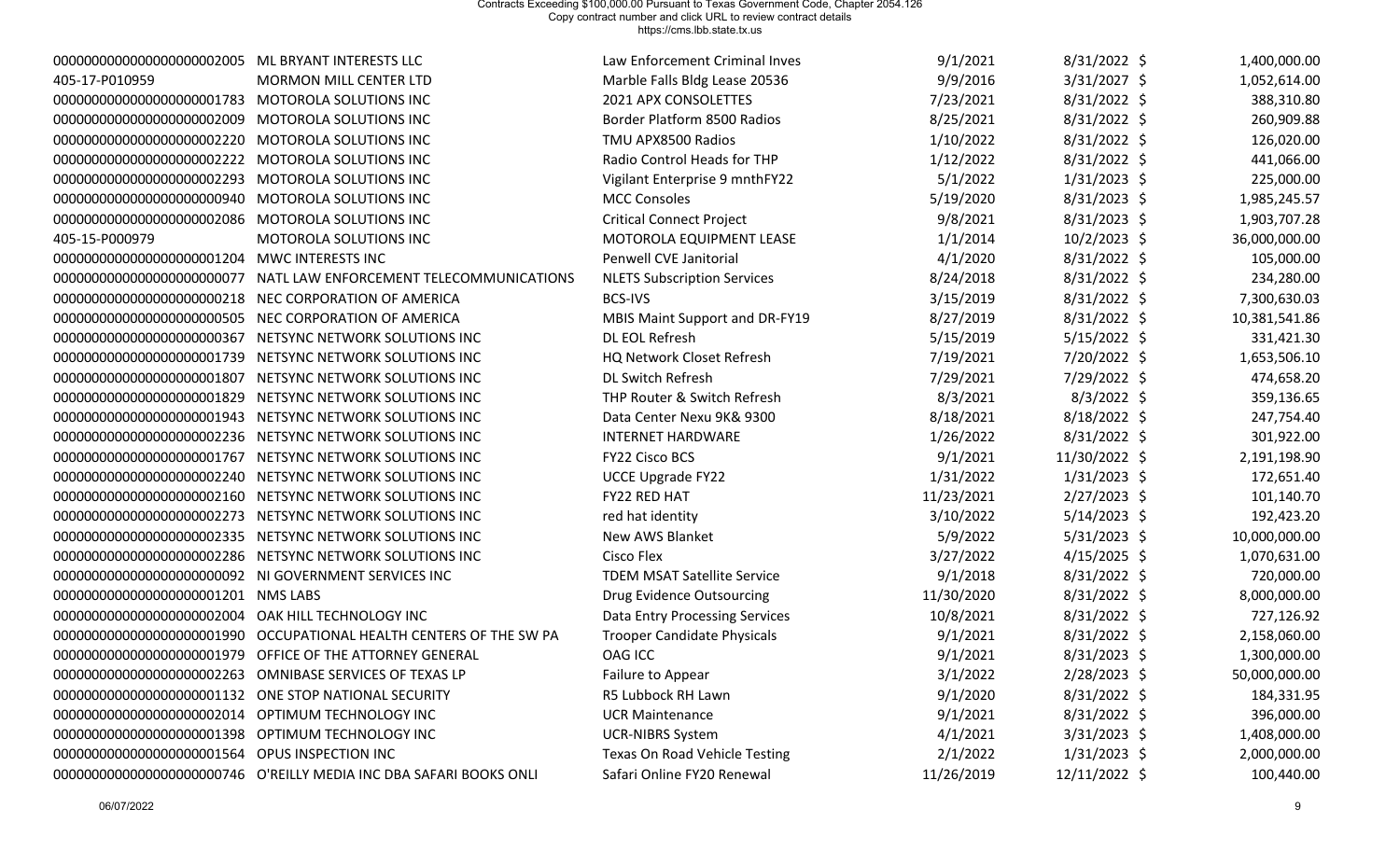| 0000000000000000000001089                      | PALOMAR MODULAR BUILDINGS LLC                                    | San Marcos Modular Bldg            | 8/27/2020  | $8/31/2022$ \$ | 204,119.00    |
|------------------------------------------------|------------------------------------------------------------------|------------------------------------|------------|----------------|---------------|
| 0000000000000000000001102                      | PALOMAR MODULAR BUILDINGS LLC                                    | Riviera Modular Bldg               | 8/28/2020  | 8/31/2022 \$   | 454,061.00    |
| 00000000000000000000001104                     | PALOMAR MODULAR BUILDINGS LLC                                    | Queen City Modular Bldg            | 8/26/2020  | 8/31/2022 \$   | 301,252.00    |
| 405-17-P009127                                 | PALOMAR MODULAR BUILDINGS LLC                                    | Modular Bldg Lease - HQ N1         | 7/23/2016  | 8/31/2023 \$   | 353,255.00    |
| 00000000000000000000000461                     | PALOMAR MODULAR BUILDINGS LLC                                    | Modular Bldg Lease-HQ N2           | 7/29/2019  | 8/31/2024 \$   | 834,515.00    |
| 405-12-20522                                   | PARKER PLAZA WEST LTD                                            | Building Lease - Plano 8924        | 8/21/1995  | 8/31/2022 \$   | 1,508,678.38  |
| 0000000000000000000000437                      | PARKHILL SMITH & COOPER INC                                      | REG1-5-6 SG1 A/E Services          | 7/18/2019  | 8/31/2022 \$   | 1,300,000.00  |
| 0000000000000000000000436                      | <b>PDG INC</b>                                                   | REG2 SG1 A/E Services              | 7/18/2019  | 8/31/2022 \$   | 750,000.00    |
| 0000000000000000000001696                      | PETE LOPEZ                                                       | Corsicana HVAC                     | 6/22/2021  | 8/31/2022 \$   | 154,520.00    |
| 0000000000000000000000614                      | PETROSYS SOLUTIONS INC DBA PSITECHNOLOGY                         | <b>Controlled Notification</b>     | 8/30/2019  | 8/31/2022 \$   | 473,379.85    |
| 0000000000000000000002138                      | PINNACLE PETROLEUM INC                                           | FY22 Statewide Bulk Fuel Blank     | 1/14/2022  | 8/31/2022 \$   | 4,500,000.00  |
| 405-12-20542                                   | PITCOCK INVESTMENT CORPORATION                                   | Graham Building Lease 20045        | 12/1/2003  | 11/30/2022 \$  | 296,939.00    |
| 0000000000000000000000993                      | PITNEY BOWES INC                                                 | AY21-AY25 HQ Mailroom Equip        | 7/7/2020   | $9/20/2025$ \$ | 831,754.20    |
| 0000000000000000000000518                      | PITNEY BOWES PRESORT SERVICES INC                                | Presort and Postage                | 8/22/2019  | 8/31/2022 \$   | 13,456,600.00 |
| 0000000000000000000002047                      | PRECISION TRACKING SOLUTIONS INC                                 | Drone Emergency Order              | 8/30/2021  | 8/31/2022 \$   | 153,225.10    |
| 0000000000000000000002145                      | PRECISION TRACKING SOLUTIONS INC                                 | Emergency Purchase (Drone 1)       | 11/15/2021 | 8/31/2022 \$   | 199,794.20    |
| 0000000000000000000002346                      | PRECISION TRACKING SOLUTIONS INC                                 | M30T Drones                        | 5/16/2022  | 8/31/2022 \$   | 138,855.52    |
| 0000000000000000000000359                      | PRESIDIO NETWORKED SOLUTIONS GROUP LLC                           | Enhancements 4057R Refresh         | 5/9/2019   | $5/11/2022$ \$ | 426,556.27    |
| 0000000000000000000000362                      | PRESIDIO NETWORKED SOLUTIONS GROUP LLC                           | <b>Field Switches</b>              | 5/11/2019  | $5/11/2022$ \$ | 228,172.08    |
| 0000000000000000000000379                      | PRESIDIO NETWORKED SOLUTIONS GROUP LLC                           | <b>DNA AP Licenses</b>             | 5/28/2019  | $6/1/2022$ \$  | 129,600.00    |
| 0000000000000000000000393                      | PRESIDIO NETWORKED SOLUTIONS GROUP LLC                           | 9300 Field Switches #2             | 6/6/2019   | $6/10/2022$ \$ | 190,143.40    |
| 0000000000000000000000956                      | PRESIDIO NETWORKED SOLUTIONS GROUP LLC                           | Smartnet Renewal 2020              | 7/1/2020   | $6/30/2022$ \$ | 4,314,213.51  |
| 0000000000000000000000556                      | PRESIDIO NETWORKED SOLUTIONS GROUP LLC                           | Cisco Nexus Core Replacement       | 8/27/2019  | 8/31/2022 \$   | 279,648.96    |
| 0000000000000000000001130                      | PRESIDIO NETWORKED SOLUTIONS GROUP LLC                           | F5 Splunk VM Ware                  | 9/1/2020   | 8/31/2022 \$   | 173,239.36    |
| 0000000000000000000002079                      | PRESIDIO NETWORKED SOLUTIONS GROUP LLC                           | Border Platforms IT Equipment      | 8/31/2021  | 8/31/2022 \$   | 112,723.31    |
| 0000000000000000000002238                      | PRESIDIO NETWORKED SOLUTIONS GROUP LLC                           | <b>UCS Memory Upgrade</b>          | 1/28/2022  | 8/31/2022 \$   | 600,497.24    |
| 0000000000000000000002313                      | PRESIDIO NETWORKED SOLUTIONS GROUP LLC                           | cisco, capital                     | 4/25/2022  | 8/31/2022 \$   | 113,463.57    |
| 0000000000000000000000549                      | PRESIDIO NETWORKED SOLUTIONS GROUP LLC                           | Server Farm AC1                    | 8/26/2019  | $9/22/2022$ \$ | 295,444.88    |
| 0000000000000000000000380                      | PRESIDIO NETWORKED SOLUTIONS GROUP LLC                           | <b>DS CSC IVR Enhancements</b>     | 5/28/2019  | 10/10/2022 \$  | 567,558.16    |
| 0000000000000000000002285                      | PRESIDIO NETWORKED SOLUTIONS GROUP LLC                           | <b>FY22 Smartnet Rebid</b>         | 3/27/2022  | $6/30/2023$ \$ | 8,865,013.92  |
|                                                |                                                                  | DL Contact Center Agent Licens     | 8/25/2020  | $8/31/2023$ \$ | 306,036.00    |
|                                                | 0000000000000000000001315 PRESIDIO NETWORKED SOLUTIONS GROUP LLC | Cisco UCS Replacement              | 2/26/2021  | $2/10/2024$ \$ | 1,154,754.30  |
| 00000000000000000000001845 PRO FLIGHT GEAR LLC |                                                                  | Helmets & Helmet Maintenance       | 9/1/2021   | 8/31/2022 \$   | 200,000.00    |
|                                                | 00000000000000000000002208 PROFORCE LAW ENFORCEMENT              | THP TMU SBR Rifle                  | 12/21/2021 | 8/31/2022 \$   | 349,518.00    |
| 00000000000000000000001195 PROMEGA CORPORATION |                                                                  | Crime Lab Consumables              | 11/19/2020 | 10/31/2022 \$  | 1,172,357.36  |
| 00000000000000000000000906 QIAGEN INC          |                                                                  | <b>Custom FTA Sheets - Blanket</b> | 4/13/2020  | $8/31/2022$ \$ | 159,610.00    |
| 0000000000000000000000000001031 QIAGEN INC     |                                                                  | <b>AUS DNA Equipment</b>           | 10/19/2020 | 8/31/2022 \$   | 2,823,778.78  |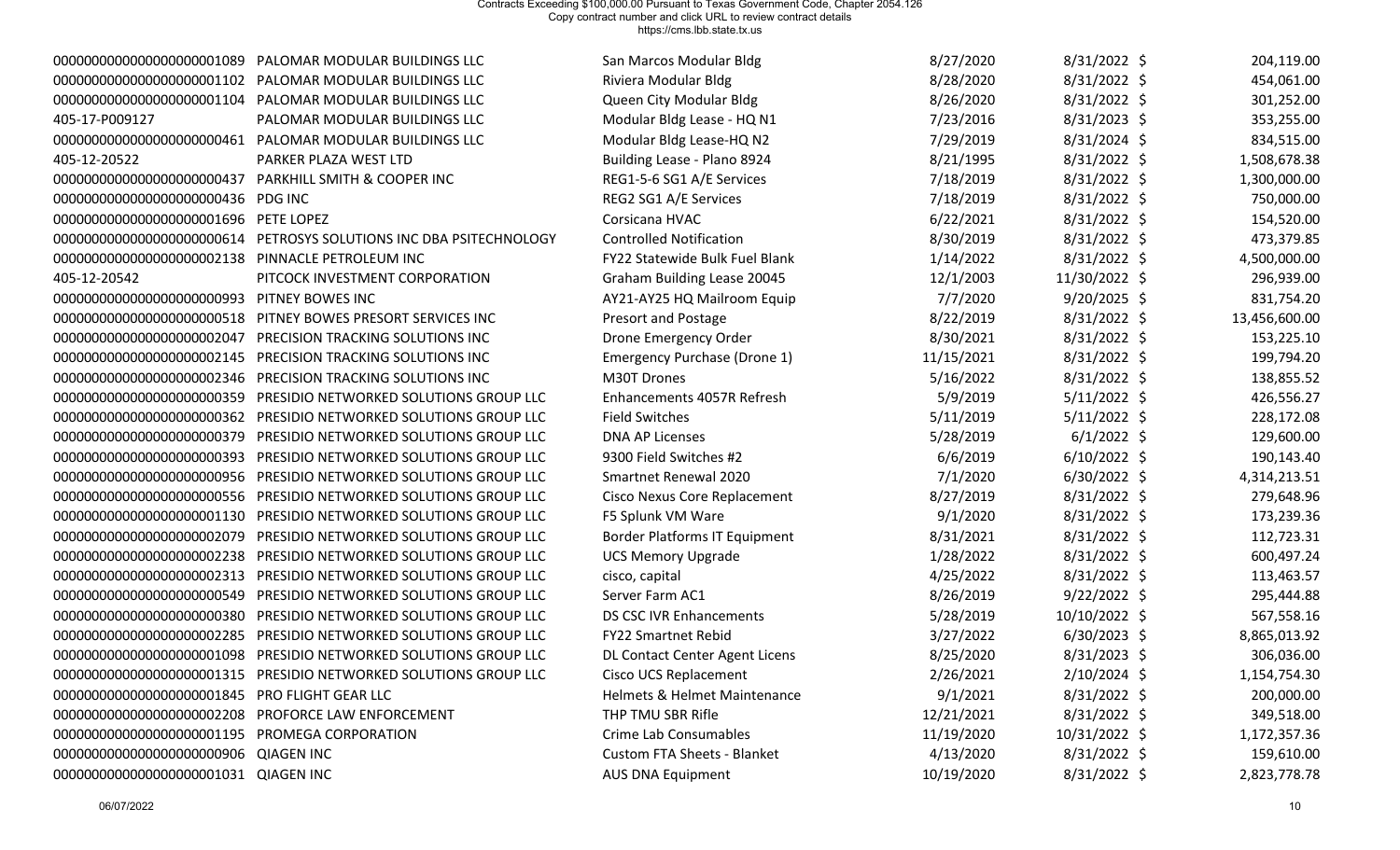| 00000000000000000000001335 QIAGEN INC                   |                                                                   | Crime Lab Consumables                 | 5/6/2021   | $8/31/2022$ \$ | 8,250,000.00 |
|---------------------------------------------------------|-------------------------------------------------------------------|---------------------------------------|------------|----------------|--------------|
| 000000000000000000000001866 QIAGEN LLC                  |                                                                   | <b>Punch Instruments FY 22</b>        | 8/9/2021   | 8/31/2022 \$   | 132,690.63   |
| 000000000000000000000001232 QIAGEN LLC                  |                                                                   | Crime Lab Consumables                 | 11/19/2020 | 10/31/2022 \$  | 860,162.32   |
| 405-16-P005220                                          | <b>QUALITY HILL LLC</b>                                           | Forth Worth Bldg Lease 10303          | 11/1/2015  | $4/30/2024$ \$ | 1,258,340.58 |
| 000000000000000000000002315 QUALTRAX INC                |                                                                   | <b>Qualtrax SMS Annual Services</b>   | 4/26/2022  | $4/30/2023$ \$ | 187,490.01   |
|                                                         | 000000000000000000000000438 RABA KISTNER CONSULTANTS INC          | REG2 SG3 A/E Services                 | 7/18/2019  | 8/31/2022 \$   | 750,000.00   |
| 0000000000000000000000567                               | RADIANT RFID LLC                                                  | <b>Radiant RFID VAT Services</b>      | 8/27/2019  | 8/31/2022 \$   | 699,720.00   |
| 0000000000000000000000214                               | RAMS AVIATION COMPANY INC                                         | FY19AODRAMSHelicopterMainte           | 12/17/2018 | $8/31/2022$ \$ | 1,900,000.00 |
|                                                         | 00000000000000000000001462 RAMS AVIATION COMPANY INC              | <b>Minor Aircraft Maintenance</b>     | 7/8/2021   | $7/7/2023$ \$  | 2,000,000.00 |
|                                                         | 00000000000000000000001765 RAMS AVIATION COMPANY INC              | <b>Chopper Spotter</b>                | 7/19/2021  | $7/18/2025$ \$ | 240,000.00   |
| 405-17-P014792                                          | RATHMELL LAND & CATTLE CO LTD                                     | TFC Zapata Bdg Lease 8127             | 5/11/2017  | $6/30/2027$ \$ | 467,617.00   |
| 0000000000000000000002267                               | REMEDYREPACK INC                                                  | <b>NARCAN NASAL SPRAY</b>             | 2/24/2022  | $2/23/2026$ \$ | 567,084.00   |
| 0000000000000000000000980                               | REMI HOLDINGS, LLC                                                | Shimadzu Service Agreement            | 6/24/2020  | $6/30/2022$ \$ | 112,529.80   |
| 0000000000000000000002350                               | <b>RESCUEGEAR INC</b>                                             | <b>HQ Swift Water Rescue</b>          | 5/19/2022  | 8/31/2022 \$   | 130,775.00   |
| 0000000000000000000002311                               | <b>RESTROOMS TO GO LLC</b>                                        | Livingston Portable restroom          | 4/25/2022  | $4/24/2025$ \$ | 153,900.00   |
|                                                         | 000000000000000000000001950 RETAIL MOTORCYCLE VENTURES INC        | THP Capitol Patrol Motorcycle         | 8/18/2021  | $8/31/2022$ \$ | 217,000.00   |
| 00000000000000000000002136 RICOH USA                    |                                                                   | HQ Copier 12/21-11/22                 | 11/3/2021  | 11/30/2022 \$  | 447,364.16   |
| 405-18-P017720                                          | <b>RICOH USA</b>                                                  | Regnl Document Mgmt 2016-2021         | 8/10/2017  | $9/21/2023$ \$ | 5,575,380.00 |
|                                                         | 00000000000000000000001760 RINCON AIR & HEAT COMPANY LLC          | Houston CL Damaged Fan Bxes           | 7/14/2021  | 8/31/2022 \$   | 122,000.00   |
| 00000000000000000000001468 RIO GRANDE AVIATION, LLC     |                                                                   | <b>Minor Aircraft Maintenance</b>     | 7/1/2021   | $6/30/2023$ \$ | 300,000.00   |
|                                                         | 0000000000000000000002104 RIO GRANDE VALLEY COMMUNICATIONS GROUP  | Rio Grande Valley Radio Comms         | 11/1/2021  | 10/31/2022 \$  | 1,500,000.00 |
| 405-16-P006793                                          | RIO VISTA DEVELOPMENT CO                                          | 20534-Rio Grande City                 | 3/1/2016   | $2/28/2026$ \$ | 648,000.00   |
| 405-16-P005672                                          | RKJ ENTERPRISES INC                                               | Bldg Lease TFC Paris 20451            | 6/1/2015   | $3/31/2025$ \$ | 4,314,013.00 |
| 405-12-20520                                            | ROJO ENTERTAINMENT LLC                                            | Bldg Lease Raymodville 7542           | 10/1/2010  | $1/31/2023$ \$ | 368,000.00   |
| 405-13-30268                                            | ROSENBERG TOWNE CENTER LLC                                        | Bldg Lease - Rosenberg 20297          | 9/1/2012   | 8/31/2022 \$   | 8,672,376.00 |
| 00000000000000000000000662 S & T JANITORIAL SERVICE LLC |                                                                   | Odessa Janitorial begin FY20          | 10/3/2019  | $8/31/2022$ \$ | 156,000.00   |
| 000000000000000000000000439 SAM GARCIA ARCHITECT, LLC   |                                                                   | REG3 SG1 A/E Services                 | 7/18/2019  | 8/31/2022 \$   | 500,000.00   |
|                                                         | 00000000000000000000002168 SAM HOUSTON STATE UNIVERSTIY           | <b>SHSU Training Contract</b>         | 9/1/2021   | $8/31/2023$ \$ | 1,800,000.00 |
| 00000000000000000000001813 SAM PACKS FIVE STAR FORD     |                                                                   | FY22 Sam Pack Ford Vehicles           | 7/30/2021  | 8/31/2022 \$   | 351,419.00   |
| 000000000000000000000001835 SAM PACKS FIVE STAR FORD    |                                                                   | <b>FY22 F-250s</b>                    | 8/3/2021   | 8/31/2022 \$   | 178,707.00   |
| 00000000000000000000001806 SAN ANTONIO TX II SGF LLC    |                                                                   | ICC/DPS San Antonio TAG               | 3/25/2021  | $4/30/2025$ \$ | 4,082,134.32 |
|                                                         | 0000000000000000000001869 SANANTONIOSKYPLACEREALESTATEVENTURESLLC | DPS Hangar Lease - San Antonio        | 9/1/2021   | 8/31/2022 \$   | 390,190.80   |
|                                                         | 0000000000000000000001206 SCOGGIN DICKEY CHEVROLET BUICK INC      | Lubbock Chevrolet OEM Parts           | 10/22/2020 | $8/31/2025$ \$ | 200,000.00   |
|                                                         | 00000000000000000000001810 SHI GOVERNMENT SOLUTIONS INC           | <b>FY21 ITD Tableau Srvr Licenses</b> | 7/29/2021  | 7/29/2022 \$   | 421,315.84   |
|                                                         | 00000000000000000000001168 SHI GOVERNMENT SOLUTIONS INC           | <b>SSL Licenses Blanket</b>           | 9/25/2020  | $9/30/2022$ \$ | 200,000.00   |
|                                                         | 00000000000000000000001974 SHI GOVERNMENT SOLUTIONS INC           | Fy21 Tenable.sc Solution              | 8/20/2021  | 10/22/2022 \$  | 140,439.50   |
|                                                         | 00000000000000000000002278 SHI GOVERNMENT SOLUTIONS INC           | FY22 ITD Tableau Server Lic           | 3/21/2022  | $3/31/2023$ \$ | 398,985.04   |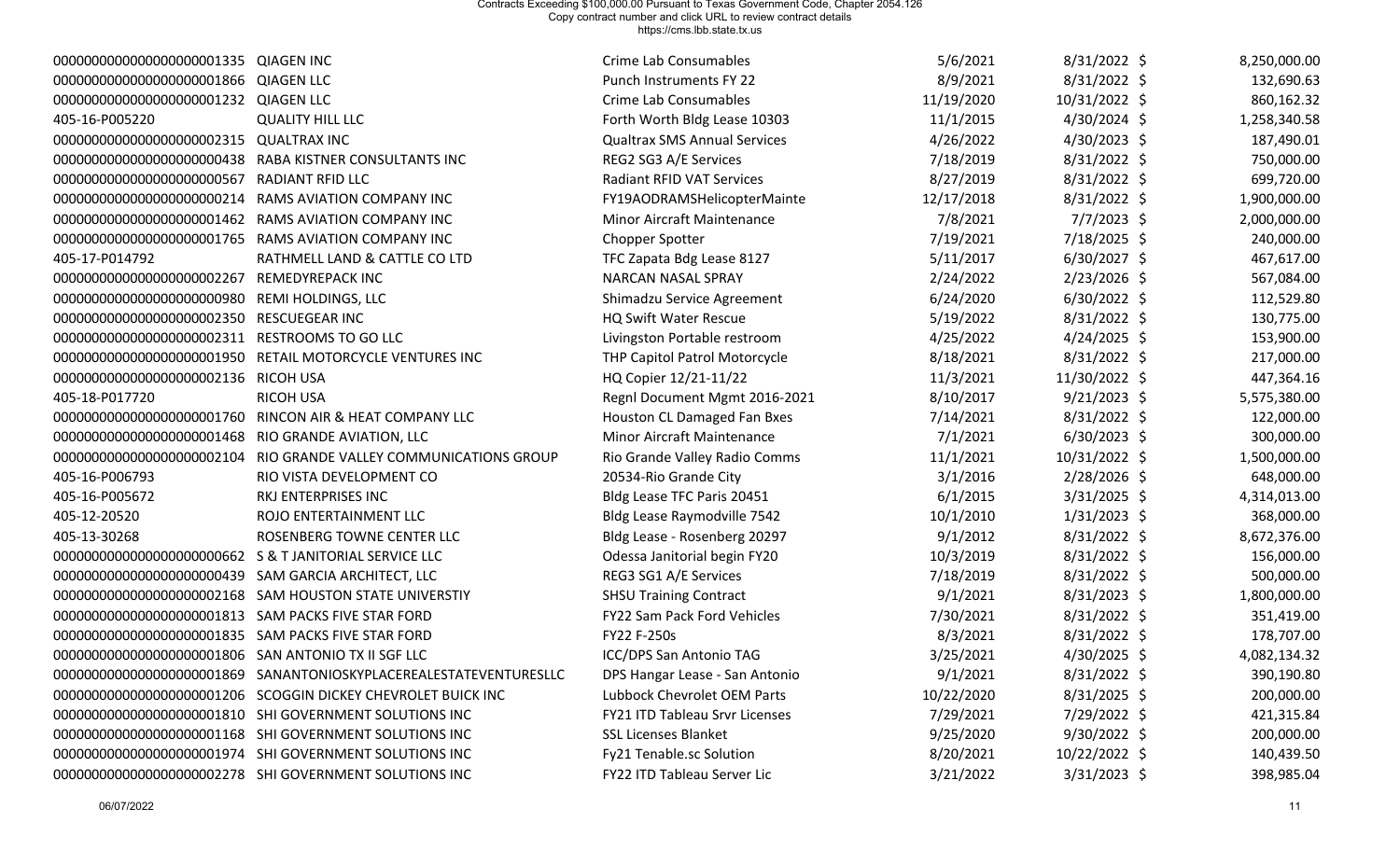|                                                        | 00000000000000000000000224 SIEMENS INDUSTRY INC., BUILDING TECHNOLO | <b>Statewide BAS-Siemens</b>         | 11/30/2018 | $8/31/2022$ \$ | 433,690.30    |
|--------------------------------------------------------|---------------------------------------------------------------------|--------------------------------------|------------|----------------|---------------|
| 000000000000000000000001951 SIGMA SURVEILLANCE         |                                                                     | Lab System Security Upgrade          | 8/18/2021  | 8/31/2022 \$   | 152,202.76    |
| 00000000000000000000002321 SIGMA SURVEILLANCE          |                                                                     | Houston Gessner Camera Refresh       | 4/27/2022  | $8/31/2022$ \$ | 122,375.00    |
| 00000000000000000000002078 SIGNATURE FLIGHT SUPPORT    |                                                                     | Laredo Hangar Lease Agreement        | 9/1/2021   | $8/31/2023$ \$ | 240,681.00    |
| 000000000000000000000001424 SIGNATURE SCIENCE, LLC     |                                                                     | <b>DNA Outsourcing</b>               | 5/15/2021  | $5/14/2023$ \$ | 4,000,000.00  |
| 405-12-20557                                           | SILLER EXCEL INC                                                    | Building Lease - Laredo 11262        | 12/1/2009  | 11/30/2024 \$  | 840,787.00    |
| 00000000000000000000001743 SILSBEE FORD INC            |                                                                     | FY22 Silsbee Ford Vehicles           | 7/12/2021  | 8/31/2022 \$   | 963,198.50    |
| 00000000000000000000001836 SILSBEE FORD INC            |                                                                     | 3520 Ford F-450 4WD-RNG X 2          | 7/30/2021  | 8/31/2022 \$   | 113,734.00    |
| 00000000000000000000001929 SILSBEE FORD INC            |                                                                     | FY22 F-350's                         | 8/16/2021  | $8/31/2022$ \$ | 449,580.00    |
| 00000000000000000000001936 SILSBEE FORD INC            |                                                                     | S160 Expedition - CID                | 8/17/2021  | 8/31/2022 \$   | 176,320.00    |
| 00000000000000000000002197 SILSBEE FORD INC            |                                                                     | FY22 F-150's                         | 8/1/2021   | 8/31/2022 \$   | 2,901,354.50  |
| 00000000000000000000001853 SMARTMAIL OF AUSTIN INC     |                                                                     | SOR Sex Offender Registration        | 9/1/2021   | 8/31/2022 \$   | 900,000.00    |
| 00000000000000000000000765 SOFTWARE ONE INC            |                                                                     | New MS Ent Contract                  | 1/1/2020   | 12/31/2022 \$  | 1,369,424.14  |
| 00000000000000000000002248 SOFTWARE ONE INC            |                                                                     | Azure Blanket                        | 2/15/2022  | $2/14/2023$ \$ | 2,000,000.00  |
| 405-19-028795                                          | <b>SOLID BORDER INC</b>                                             | Rapid7 Nexpose Security              | 9/1/2018   | 10/31/2022 \$  | 748,988.00    |
| 00000000000000000000001790 SOS INTERNATIONAL LLC       |                                                                     | Linguist Service                     | 9/1/2021   | 8/31/2022 \$   | 900,000.00    |
|                                                        | 00000000000000000000002018 SPECIAL TACTICAL SERVICES LLC            | <b>TMU Gun Mounts</b>                | 8/25/2021  | 8/31/2022 \$   | 128,455.00    |
| 000000000000000000000001870 SPECTRUM                   |                                                                     | Spectrum Blanket HQ                  | 8/10/2021  | $8/31/2026$ \$ | 850,000.00    |
| 000000000000000000000001871 SPECTRUM                   |                                                                     | <b>Blanket for Spectrum Field</b>    | 8/10/2021  | $8/31/2026$ \$ | 400,000.00    |
|                                                        | 00000000000000000000001221 SPIKES MOTOR COMPANY INC                 | <b>Weslaco Ford OEM Parts</b>        | 10/27/2020 | $8/31/2025$ \$ | 200,000.00    |
| 0000000000000000000000000114 STACS DNA INC             |                                                                     | <b>SAE Tracking System</b>           | 8/29/2018  | 8/31/2022 \$   | 2,395,234.20  |
| 00000000000000000000002305 STACS DNA INC               |                                                                     | <b>STACS SMS Annual Services</b>     | 4/18/2022  | $4/30/2023$ \$ | 437,994.14    |
| 000000000000000000000001989 STARCHASE LLC              |                                                                     | THP StarChase GPS                    | 8/23/2021  | 8/31/2022 \$   | 379,573.00    |
|                                                        | 00000000000000000000001952 STATE OFFICE OF RISK MANAGEMENT          | FY 22-23 SORM RISK MANAGEMENT        | 9/1/2021   | $8/31/2023$ \$ | 8,000,000.00  |
| 00000000000000000000002028 STEEL DIGITAL STUDIOS, INC. |                                                                     | Safe Storage Campaign FY22           | 9/1/2021   | 8/31/2022 \$   | 496,780.00    |
| 00000000000000000000002085 STELLAR SERVICES INC        |                                                                     | <b>Enterprise Content Management</b> | 10/1/2021  | $9/30/2022$ \$ | 24,995,000.00 |
| 22P0011704                                             | STELLAR SERVICES INC                                                | <b>Enterprise Content Management</b> | 5/16/2022  | 8/31/2022 \$   | 163,692.25    |
|                                                        | 00000000000000000000002299 STONEHENGE PROPERTIES LTD                | Recorder System Refresh              | 4/25/2022  | 4/24/2023 \$   | 889,952.00    |
| 405-12-20552                                           | <b>SUMMIT QUAIL LLP</b>                                             | Building Lease - Austin 20256        | 4/1/2011   | $3/31/2023$ \$ | 1,431,767.00  |
| 00000000000000000000000000001061 SUMMUS INDUSTRIES INC |                                                                     | <b>BMC FY21 Renewal</b>              | 9/1/2020   | 8/31/2022 \$   | 382,492.89    |
| 00000000000000000000002296 SUMURI LLC                  |                                                                     | FY22 HQ74019239G Talino              | 4/11/2022  | $8/31/2022$ \$ | 259,518.00    |
| 405-18-P013388                                         | SVEA INDUSTRIAL VI LLC                                              | TFC Lease-Jacksonville 20551         | 11/1/2017  | 10/31/2027 \$  | 3,066,600.36  |
| 0000000000000000000002090                              | <b>TABORDA TEXAS, LLC</b>                                           | FY22 NetIQ DRA                       | 9/1/2021   | $8/31/2022$ \$ | 124,352.71    |
|                                                        | 00000000000000000000002178 TEAL CONSTRUCTION COMPANY                | TFC 20-047 Statewide DM              | 4/15/2020  | $8/31/2023$ \$ | 28,464,425.00 |
| 00000000000000000000000919 TECAN US INC                |                                                                     | <b>Tecan Service Agreement</b>       | 4/30/2020  | $8/2/2022$ \$  | 984,543.09    |
| 00000000000000000000002372 TECAN US INC                |                                                                     | tecan maintenance                    | 6/7/2022   | $6/6/2023$ \$  | 366,293.28    |
|                                                        | 00000000000000000000002338 TECHNICAL COMMUNITIES INC                | Liquid Handling Instruments          | 5/10/2022  | $9/30/2022$ \$ | 380,380.00    |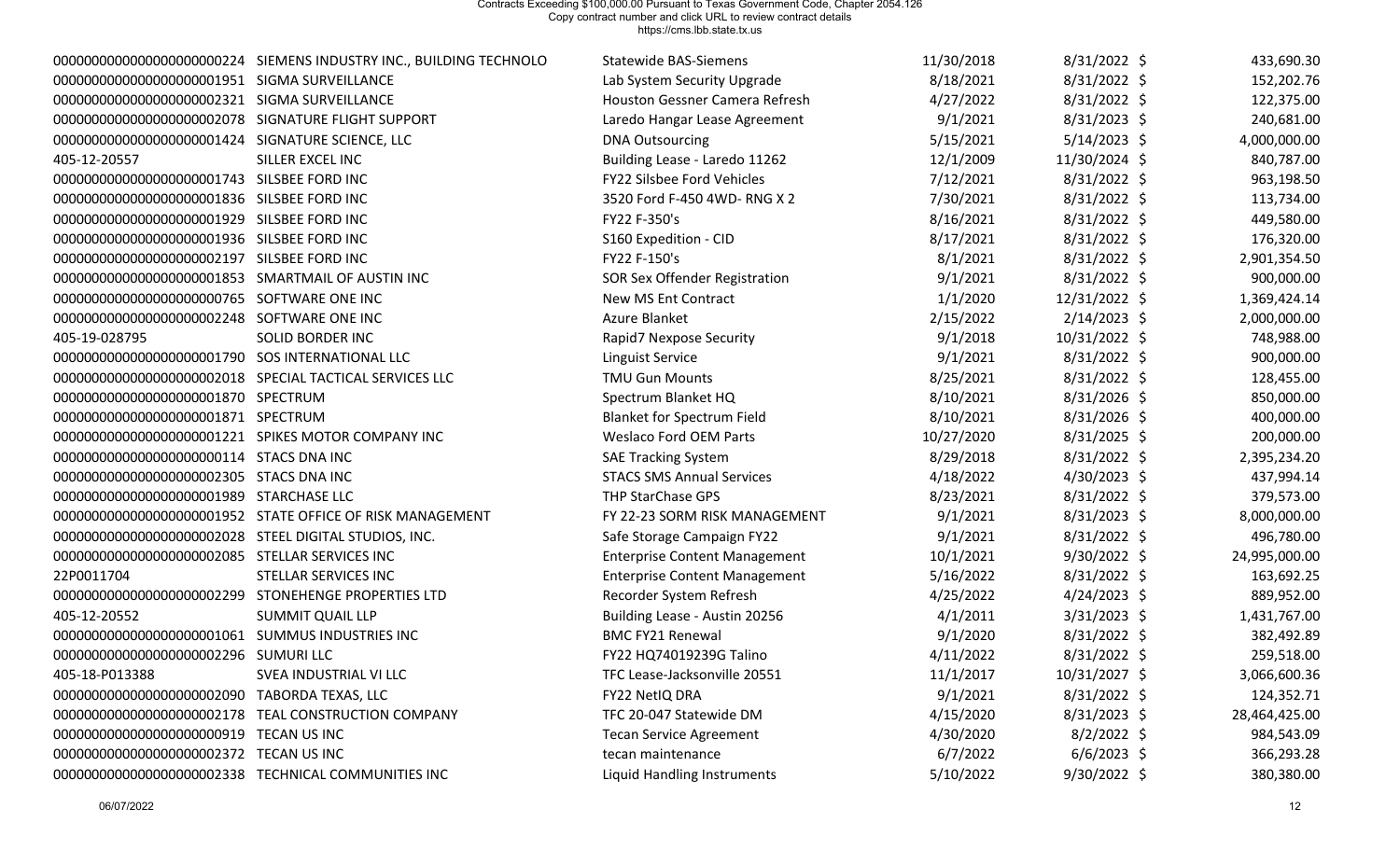| 0000000000000000000002032                      | <b>TEQSYS INC</b>                                       | FY22 Veritas NBU VRAY VSU Rnwl        | 8/27/2021  | 8/31/2022 \$   | 419,111.48     |
|------------------------------------------------|---------------------------------------------------------|---------------------------------------|------------|----------------|----------------|
| 0000000000000000000000440                      | TERRACON CONSULTANTS INC                                | REG1-3-5-6 SG3 A/E Services           | 7/18/2019  | 8/31/2022 \$   | 750,000.00     |
| 405-18-P022577                                 | TEXAS A&M ENGINEERING EXTENSION SERVICE                 | <b>IAC TEEX Terrorist AttackGrant</b> | 1/23/2018  | 5/31/2022 \$   | 626,678.20     |
| 0000000000000000000001730                      | TEXAS A&M ENGINEERING EXTENSION SERVICE                 | RSD - TEEX - IAC                      | 7/7/2021   | 8/31/2022 \$   | 123,384.00     |
| 0000000000000000000001916                      | TEXAS ALCOHOL & DRUG TESTING SERVICE INC                | Alcohol & Drug Testing Service        | 8/13/2021  | 8/31/2022 \$   | 157,500.00     |
| 0000000000000000000002057                      | TEXAS ALCOHOL & DRUG TESTING SERVICE INC                | Alcohol & Drug Testing Service        | 8/30/2021  | 2/28/2023 \$   | 105,000.00     |
| 0000000000000000000000774                      | TEXAS CORRECTIONAL INDUSTRIES                           | <b>TCI Furniture Moves</b>            | 12/16/2019 | 12/15/2022 \$  | 600,000.00     |
| 0000000000000000000001891                      | TEXAS DEPARTMENT OF TRANSPORTATION                      | <b>AOD IAC for TxDOT Services</b>     | 9/1/2021   | 8/31/2023 \$   | 15,000,000.00  |
| 405-15-P003755                                 | TEXAS DEPT OF INFORMATION RESOURCES                     | DIR IAC Microsoft Office              | 7/20/2015  | 8/31/2022 \$   | 15,176,321.09  |
| 0000000000000000000002177                      | TEXAS DEPT OF INFORMATION RESOURCES                     | Satellite DIR-TELE-CTSA-007           | 12/27/2021 | 12/27/2026 \$  | 7,200,000.00   |
| 00000000000000000000001633                     | <b>TEXAS DISPOSAL SYSTEMS</b>                           | <b>HQ Waste Disposal</b>              | 6/8/2021   | 8/31/2022 \$   | 400,000.00     |
| 00000000000000000000001310                     | <b>TEXAS FACILITIES COMMISSION</b>                      | TFC 21-027-000 1801 Congress          | 3/15/2021  | 12/31/2022 \$  | 1,207,272.00   |
| 0000000000000000000000576                      | <b>TEXAS FACILITIES COMMISSION</b>                      | 20190202000 Garland CL TFC            | 8/28/2019  | $8/31/2023$ \$ | 3,570,000.00   |
| 0000000000000000000000585                      | <b>TEXAS FACILITIES COMMISSION</b>                      | Austin HQ-Pole Barn Comm              | 8/29/2019  | 8/31/2023 \$   | 1,040,933.16   |
| 0000000000000000000000586                      | <b>TEXAS FACILITIES COMMISSION</b>                      | 20190306000 BrownsvilleTTC TFC        | 8/24/2019  | 8/31/2023 \$   | 2,895,317.71   |
|                                                | 000000000000000000000000592 TEXAS FACILITIES COMMISSION | 2019HQ29000 HQ-A C R TFC              | 8/22/2019  | 8/31/2023 \$   | 2,600,000.00   |
| 405-00-804                                     | TEXAS FACILITIES COMMISSION                             | <b>IAC CL Expansions</b>              | 4/2/2008   | 8/31/2023 \$   | 201,065,466.00 |
| 405-17-P017050                                 | TEXAS FACILITIES COMMISSION                             | TTC R3 Cameron County Training        | 8/21/2017  | 8/31/2023 \$   | 7,645,318.00   |
| 405-18-P024477                                 | <b>TEXAS FACILITIES COMMISSION</b>                      | DM 84 TFC 18-150-000                  | 8/21/2018  | 8/31/2023 \$   | 4,465,607.86   |
| 405-18-P024638                                 | TEXAS FACILITIES COMMISSION                             | TFC IAC 18-151-000                    | 7/3/2018   | 8/31/2023 \$   | 6,608,000.00   |
| 00000000000000000000001998                     | TEXAS FACILITIES COMMISSION                             | TFC 21-078 PM&ConstSvcs               | 8/26/2021  | 8/31/2025 \$   | 9,161,841.22   |
| 0000000000000000000000221                      | TEXAS FILTER SERVICE INC                                | HVAC Filter Service Reg 1             | 11/29/2018 | 8/31/2022 \$   | 120,000.00     |
| 405-16-P003515                                 | <b>TEXAS GENERAL LAND OFFICE</b>                        | <b>Gas Consumption GLO</b>            | 9/1/2009   | $8/31/2023$ \$ | 2,340,000.00   |
| 0000000000000000000002022                      | TEXAS MILITARY DEPARTMENT                               | FY 22 IAC TMD State Border Ops        | 9/1/2021   | 8/31/2023 \$   | 8,616,000.00   |
| 405-18-P016126                                 | TEXAS PARKS & WILDLIFE DEPARTMENT                       | Road Maintenance Elephant Mtn.        | 8/24/2017  | 8/31/2027 \$   | 200,000.00     |
| 0000000000000000000000369                      | THALES DIS USA INC                                      | <b>Card Production and Mailing</b>    | 5/17/2019  | 8/31/2022 \$   | 56,000,000.00  |
| 0000000000000000000001295                      | THE BODE TECHNOLOGY GROUP INC                           | <b>DNA Analysis</b>                   | 12/8/2020  | 8/31/2022 \$   | 366,508.00     |
| 0000000000000000000000969                      | THE REMI GROUP                                          | LES Equipment Service Contract        | 9/1/2020   | 8/31/2022 \$   | 248,588.39     |
| 21P0000813                                     | THE REMI GROUP                                          | LES Equipment Service Contract        | 8/28/2020  | 8/31/2022 \$   | 123,386.96     |
| 0000000000000000000002322                      | THOMAS GALLAWAY CORPORATION                             | Dell EMC Cyber Recovery Vault         | 4/27/2022  | 8/31/2022 \$   | 1,490,000.00   |
|                                                | 00000000000000000000001455 THOMAS GALLAWAY CORPORATION  | <b>Virtual Tape Library</b>           | 6/28/2021  | $6/30/2024$ \$ | 1,275,000.00   |
| 00000000000000000000001594 THREE RIVERS ISD    |                                                         | Three Rivers ISD. ICC New Cont        | 12/10/2020 | 12/10/2025 \$  | 258,617.00     |
|                                                | 00000000000000000000001870A TIME WARNER CABLE TEXAS LLC | Spectrum Blanket HQ                   | 8/10/2021  | 8/31/2099 \$   | 850,000.00     |
|                                                | 00000000000000000000001871A TIME WARNER CABLE TEXAS LLC | <b>Blanket for Spectrum Field</b>     | 8/10/2021  | 8/31/2099 \$   | 400,000.00     |
| 405-13-31801                                   | TOTAL ENERGY INVESTMENTS LLC                            | Bldg Lease - Pearland 20038           | 7/1/2004   | 7/31/2027 \$   | 1,214,695.00   |
| 000000000000000000000001875 TRAJEN FUNDING INC |                                                         | DPS Hangar Lease - El Paso            | 10/1/2021  | $8/31/2022$ \$ | 235,186.16     |
| 00000000000000000000000933 TRANE US INC        |                                                         | Data Center Chillers Maint            | 12/11/2019 | 8/31/2022 \$   | 106,138.00     |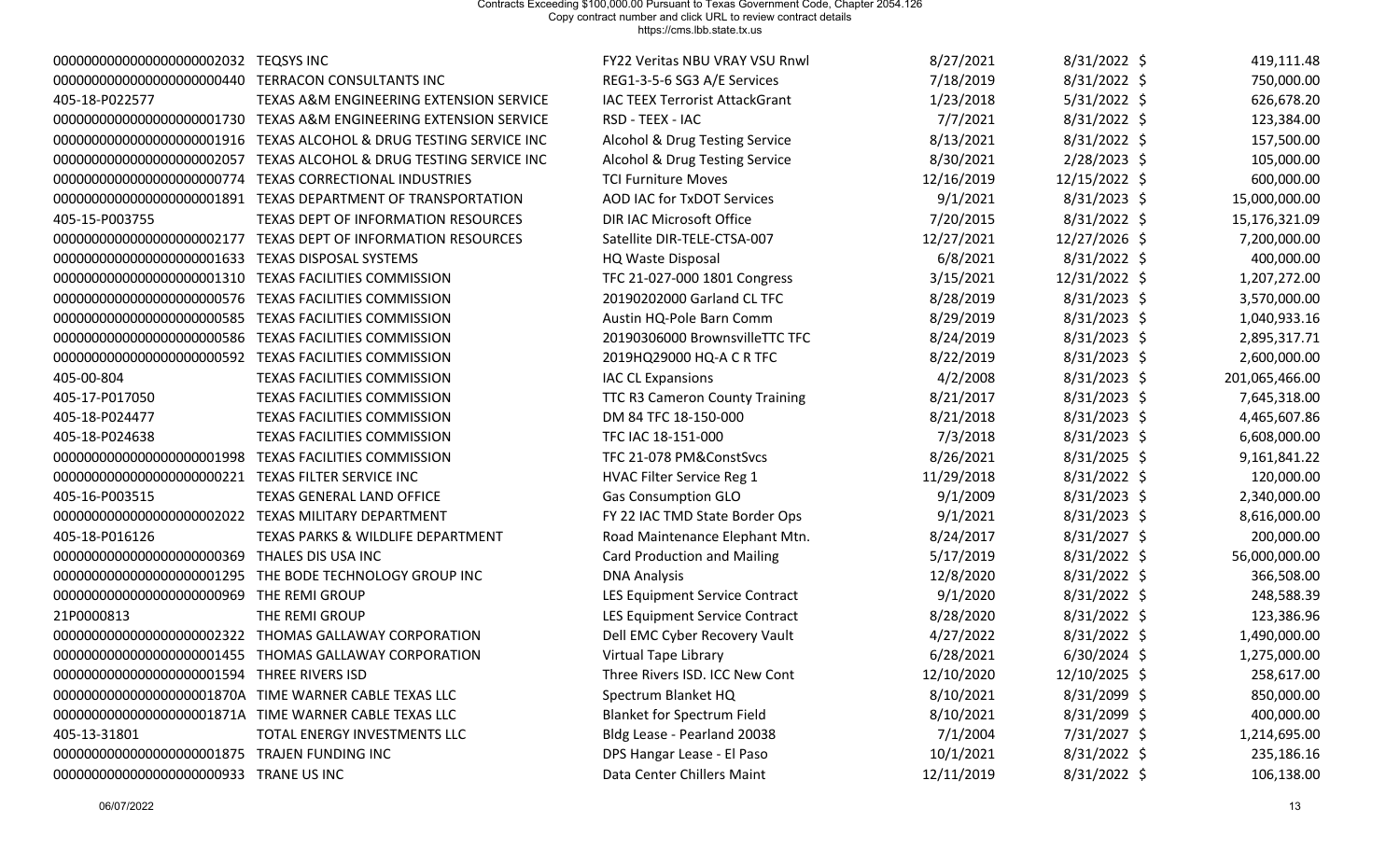| 000000000000000000000000370 TRAPWIRE INC |                                                                    | <b>TxSARNet &amp; TSSN</b>            | 6/1/2019   | $8/31/2022$ \$ | 4,190,568.69   |
|------------------------------------------|--------------------------------------------------------------------|---------------------------------------|------------|----------------|----------------|
| 000000000000000000000000295 TY HARRISS   |                                                                    | Port Lavaca Lease                     | 2/27/2019  | $2/29/2024$ \$ | 252,000.00     |
| 00000000000000000000000215 UNIFLIGHT LLC |                                                                    | FY19AODUNIFLIGHTelicopterMaint        | 12/17/2018 | 8/31/2022 \$   | 228,000.00     |
| 19P8024703                               | UNITED SITE SERVICES OF TEXAS INC                                  | RPA UnitedSiteSvc Restroom/Sin        | 8/20/2019  | 8/31/2022 \$   | 113,634.27     |
| 405-11-06599                             | UNITED STATES DEPARTMENT OF HOMELAND SEC                           | SAVE - DHS                            | 5/24/2011  | 8/31/2022 \$   | 5,996,483.00   |
| 0000000000000000000002043                | UNT HEALTH SCIENCE CENTER                                          | <b>UNT HSC Missing Persons Databa</b> | 8/26/2021  | $8/31/2023$ \$ | 1,650,000.00   |
| 405-18-P014784                           | <b>US BANK NA</b>                                                  | FY18 - Renewal - Retail Fuel C        | 5/25/2017  | $4/30/2023$ \$ | 220,000,000.00 |
|                                          | 00000000000000000000002062 UT CENTER FOR PUBLIC DISPUTE RESOLUTION | FY22 DL CS Envelope                   | 9/1/2021   | 8/31/2022 \$   | 383,184.00     |
|                                          | 00000000000000000000002094 UT CENTER FOR PUBLIC DISPUTE RESOLUTION | TX Voter Registration Cards           | 9/1/2021   | 8/31/2022 \$   | 153,604.68     |
| 405-17-P009134                           | <b>VALUEBANK TEXAS</b>                                             | Aransas Pass Bdg Lease 20461          | 1/23/2015  | $6/30/2025$ \$ | 707,045.00     |
| 405-17-P014800                           | <b>VANTAGE VENTURES LTD</b>                                        | Edinburg Building Lease 20563         | 6/28/2017  | 10/31/2027 \$  | 15,606,482.00  |
| 00000000000000000000001921               | <b>VANTAGE VENTURES LTD</b>                                        | TFC Lease 20685 Eagle Pass            | 4/1/2022   | $3/31/2032$ \$ | 8,489,035.20   |
| 0000000000000000000000854                | VEOLIA ES TECHNICAL SOLUTIONS, LLC                                 | <b>LES CL Incineration Services</b>   | 3/25/2020  | $3/24/2023$ \$ | 800,000.00     |
| 0000000000000000000000210                | <b>VERICLEAN SERVICES CORPORATION</b>                              | FY19 - Midland Janitorial             | 11/20/2018 | 8/31/2022 \$   | 237,501.00     |
|                                          | VERIZON WIRELESS SERVICES LLC                                      | Verizon Mobile Service / Equip        | 9/1/2018   | 8/31/2022 \$   | 4,521,000.00   |
| 0000000000000000000001837                | VERSATERM PUBLIC SAFETY INC                                        | CAD/RMS Solution                      | 8/31/2021  | 8/30/2022 \$   | 15,500,000.00  |
| 00000000000000000000001122               | VIVID CLEANING SOLUTIONS                                           | Dacoma Janitorial                     | 8/28/2020  | 8/31/2022 \$   | 136,020.00     |
| 0000000000000000000002082                | <b>WESCAM INC</b>                                                  | Air Surveillance Maintenance          | 9/9/2021   | $9/8/2022$ \$  | 2,500,000.00   |
| 00000000000000000000001057               | WEST TEXAS FILTER INC                                              | FY21 R5 Lubbock HQ Air Filter         | 9/1/2020   | 8/31/2022 \$   | 108,339.90     |
|                                          |                                                                    | Pontotoc Tower Removal/Build          | 3/11/2022  | $8/31/2022$ \$ | 129,687.00     |
| 405-12-24554                             | WOODFOREST MINI-CITY PARTNERS LP                                   | Building Lease - Houston 20264        | 3/1/2012   | 2/28/2027 \$   | 1,785,192.00   |
| 00000000000000000000000000023            | <b>WORKQUEST</b>                                                   | Houston West Rd Lawn Service          | 8/14/2018  | 8/31/2022 \$   | 134,641.00     |
| 00000000000000000000000000027            | <b>WORKQUEST</b>                                                   | Spring Mega Center Janitorial         | 8/14/2018  | 8/31/2022 \$   | 121,100.00     |
| 00000000000000000000000000030 WORKQUEST  |                                                                    | <b>Amarillo Janitorial Services</b>   | 8/22/2018  | 8/31/2022 \$   | 355,750.00     |
|                                          | <b>WORKQUEST</b>                                                   | Corpus Christi Rg 3 Janitorial        | 8/28/2018  | $8/31/2022$ \$ | 252,476.00     |
| 0000000000000000000000264                | <b>WORKQUEST</b>                                                   | <b>Carrollton MC Janitorial</b>       | 1/15/2019  | 8/31/2022 \$   | 414,765.84     |
| 000000000000000000000000655 WORKQUEST    |                                                                    | Austin North Janitorial               | 9/30/2019  | $8/31/2022$ \$ | 273,015.22     |
| 0000000000000000000000675                | WORKQUEST                                                          | Gessner MC & Annex CDL Janitor        | 10/1/2019  | $8/31/2022$ \$ | 220,896.00     |
| 000000000000000000000000676 WORKQUEST    |                                                                    | Houston North MC Janitorial           | 9/1/2019   | $8/31/2022$ \$ | 250,992.00     |
| 00000000000000000000000685 WORKQUEST     |                                                                    | FY20 New Braunfels MC DL Jani         | 10/16/2019 | 8/31/2022 \$   | 187,946.03     |
| 000000000000000000000001026 WORKQUEST    |                                                                    | Ft. Worth MC Janitorial               | 7/31/2020  | 8/31/2022 \$   | 327,181.64     |
| 00000000000000000000001028 WORKQUEST     |                                                                    | R4 Fort Stockton AO Janitorial        | 8/3/2020   | 8/31/2022 \$   | 106,331.50     |
| 000000000000000000000001106 WORKQUEST    |                                                                    | Dallas DL Mega Ctr Janitorial         | 8/28/2020  | 8/31/2022 \$   | 474,744.00     |
| 000000000000000000000001210 WORKQUEST    |                                                                    | R6 Leon Valley DL Janitorial          | 10/22/2020 | 8/31/2022 \$   | 383,115.61     |
| 00000000000000000000001259 WORKQUEST     |                                                                    | Angleton Janitorial FY21-FY25         | 12/1/2020  | $8/31/2022$ \$ | 175,979.64     |
| 00000000000000000000001311 WORKQUEST     |                                                                    | La Joya Janitorial.                   | 12/30/2020 | 8/31/2022 \$   | 109,452.72     |
| 00000000000000000000001686 WORKQUEST     |                                                                    | <b>General Stores Shipping</b>        | 9/1/2021   | 8/31/2022 \$   | 378,000.00     |